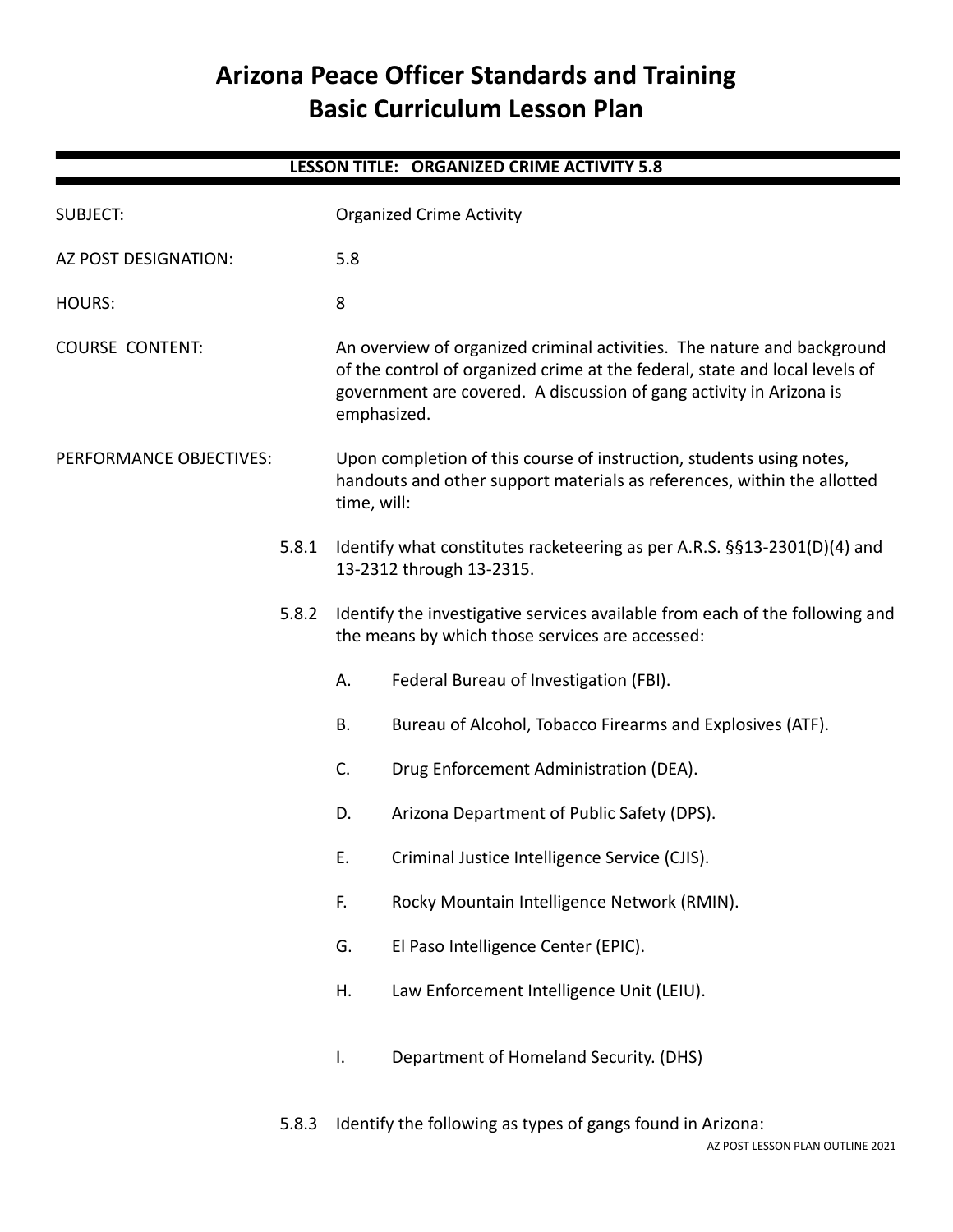- A. Criminal Street Gangs.
- B. Extremist Groups.
- C. Outlaw Motorcycle Gangs (OMG).
- D. Prison Gangs / Security Threat Groups (STG).
- 5.8.4 Identify the common types of criminal activity associated with each of the following types of gangs:
	- A. Criminal Street gangs drug trafficking, vandalism, inter-gang violence, stolen property, assaults, robbery, etc.
	- B. Extremist Groups– arson, vandalism, assaults/aggravated assaults, intimidation, bombings, homicides, etc.
	- C. Outlaw Motorcycle Gangs drug trafficking, intimidation, stolen property, weapons offenses, murder for hire, intimidation, etc…
	- D. Prison Gangs/STG drug trafficking, extortion, inter-gang violence, murder for hire, stolen property, etc.
- 5.8.5 Identify the following types of information communicated in gang-related graffiti:
	- A. Gang identification.
	- B. Nicknames/monikers of gang members.
	- C. Rivalries and alliances.
	- D. Claims as to responsibility for past criminal or other acts.
	- E. Territorial boundaries
- 5.8.6 Identify the following methods for monitoring gang activity:
	- A. Use of informants.
	- B. Interpreting gang-related graffiti.
	- C. Inter-agency intelligence gathering.
	- D. Field interrogation of suspected and known gang members.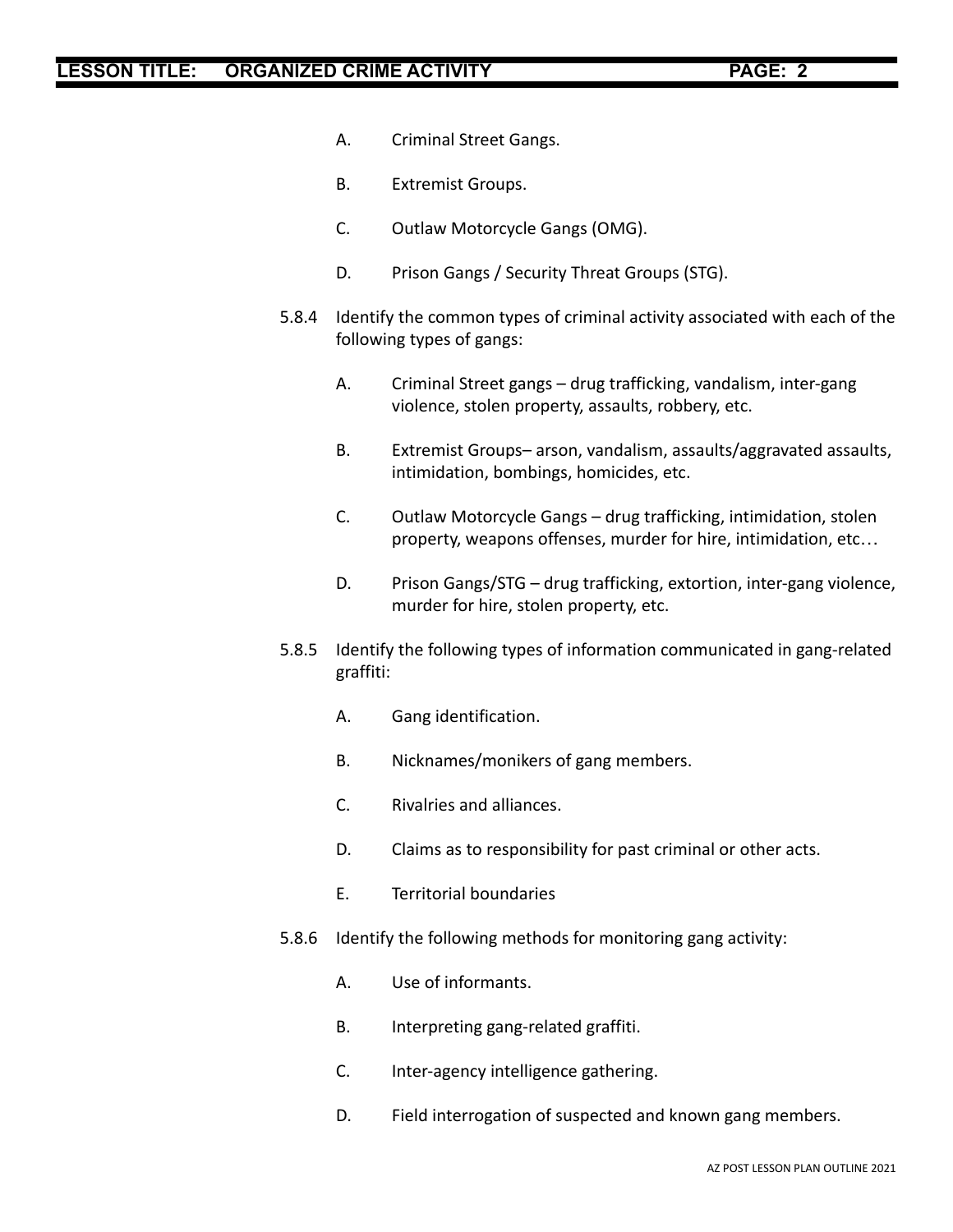- E. Visual observation of gang activities/known gang gathering places.
- 5.8.7 Identify the following methods used by gangs to distinguish their members from members of other gangs:
	- A. Tattoos.
	- B. Attire and accessories.
	- C. Monikers.
	- D. Hand signals.
- 5.8.8 Identify the following reasons for gang membership:
	- A. Protection
	- B. Peer pressure
	- C. Acceptance
	- D. Excitement
	- E. Monetary gain
	- F. Socialize/Social identity
	- G. Heritage / UpbringinG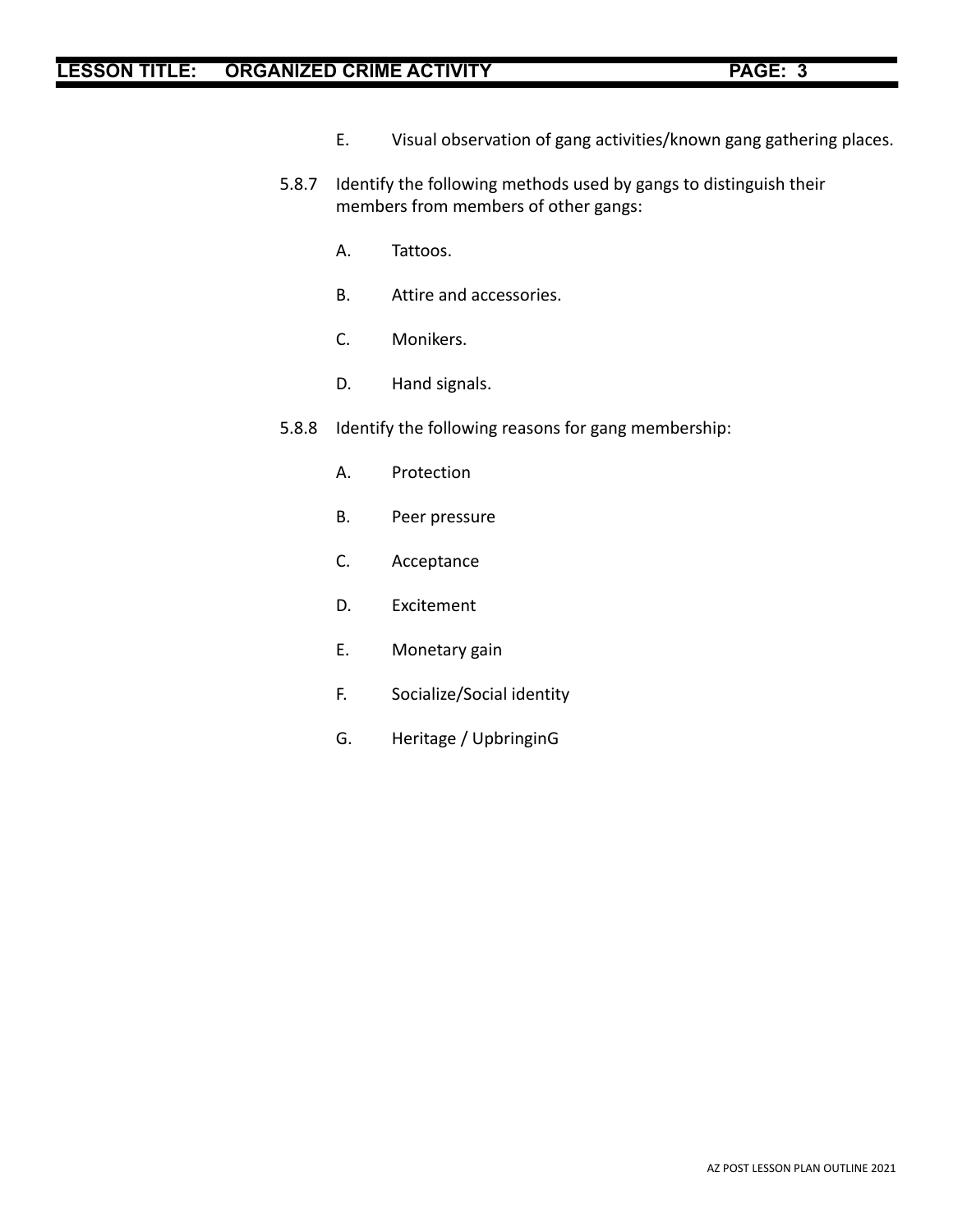| DATE FIRST PREPARED:             | January 1996                                                                                                                                         |                     |
|----------------------------------|------------------------------------------------------------------------------------------------------------------------------------------------------|---------------------|
| <b>PREPARED BY:</b>              | Steve Johnson                                                                                                                                        |                     |
| <b>REVIEWED - REVISED:</b>       | <b>SME Committee</b>                                                                                                                                 | DATE: November 2000 |
| <b>REVIEWED - REVISED:</b>       | <b>SME Committee</b>                                                                                                                                 | DATE: July 2002     |
| <b>REVIEWED - REVISED:</b>       | <b>SME Committee</b>                                                                                                                                 | DATE: November 2005 |
| <b>REVIEWED - REVISED:</b>       | AZ POST                                                                                                                                              | DATE: March 2009    |
| <b>REVIEWED - REVISED:</b>       | Lt. Dave Kelly, ALEA & POST                                                                                                                          | DATE: April 2010    |
| <b>REVIEWED - REVISED:</b>       | Det. K.C. Hill, AZ DPS / GIITEM                                                                                                                      | DATE: April 2015    |
| <b>REVIEWED - REVISED:</b>       | AZPOST (DocX)                                                                                                                                        | DATE: February 2022 |
| AZ POST - APPROVAL:              | <b>Richard Watling</b>                                                                                                                               | DATE: December 2015 |
| AZ POST - APPROVAL:              | Lori Wait                                                                                                                                            | DATE: February 2022 |
| <b>INSTRUCTOR REFERENCES:</b>    |                                                                                                                                                      |                     |
| <b>CLASS LEVEL:</b>              | Student                                                                                                                                              |                     |
| <b>TRAINING AIDS:</b>            | Individual instructor choices of videos and handouts which<br>support the performance objectives.<br>http://www.azleg.gov/ArizonaRevisedStatutes.asp |                     |
| <b>INSTRUCTIONAL STRATEGY:</b>   | Interactive lecture and class discussion.                                                                                                            |                     |
| <b>SUCCESS CRITERIA:</b>         | 70% or higher on a written, multiple-choice examination.                                                                                             |                     |
| <b>COMPUTER FILE NAME:</b>       | 5.8 Organized Crime Activity                                                                                                                         |                     |
| DATE RELEASED TO THE SHARE FILE: | May 27, 2022                                                                                                                                         |                     |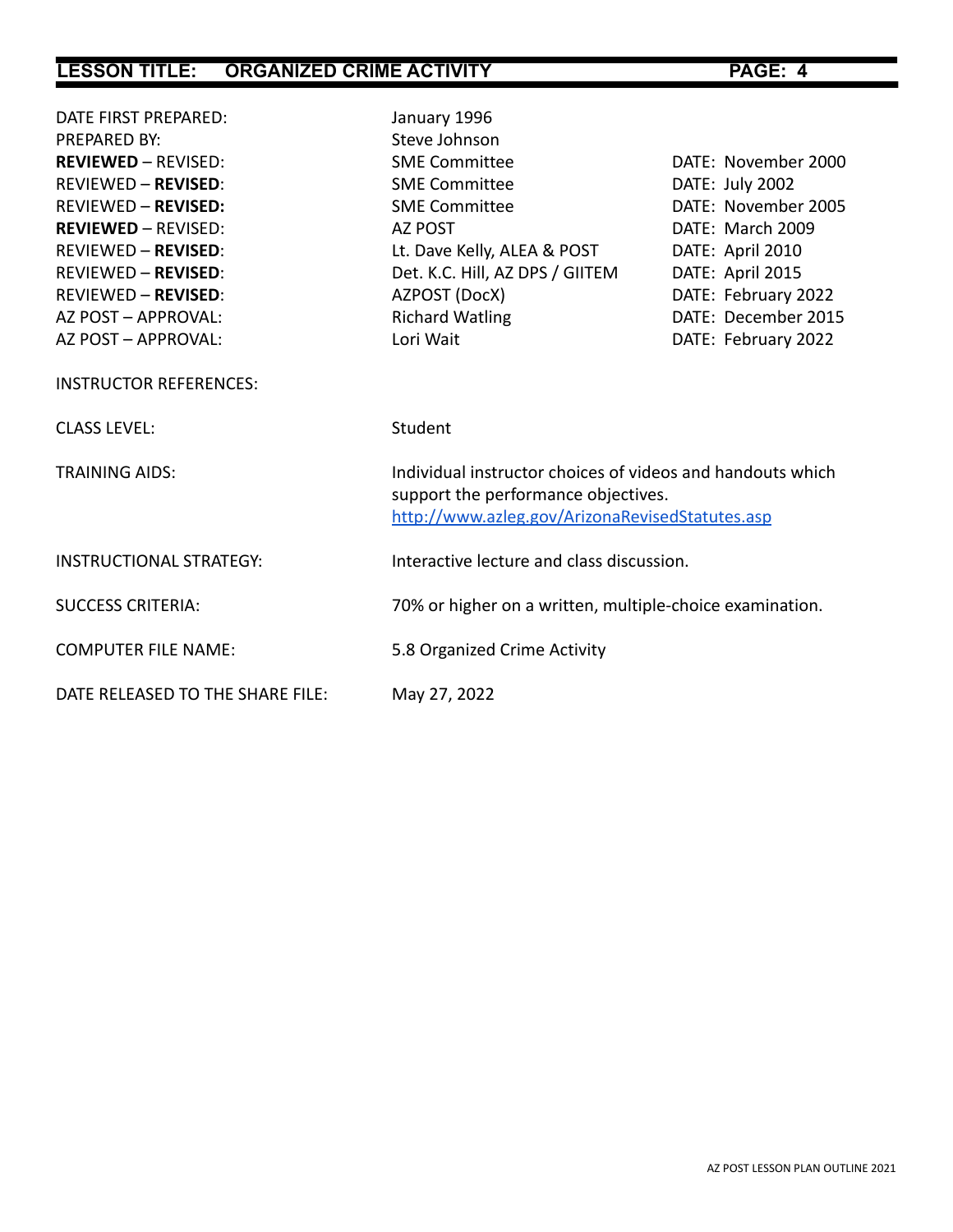### **I. INTRODUCTION**

- A. Instructor (self) introduction.
- B. Preview of performance objectives.

### **II. DEFINITION OF ORGANIZED CRIME (O/C)**

- A. The FBI defines organized crime as any group having some manner of a formalized structure and whose primary objective is to obtain money through illegal activities. Such groups maintain their position through the use of actual or threatened violence, corrupt public officials, graft, or extortion, and generally have a significant impact on the people in their locales, region, or the country as a whole. (U.S. Department of Justice, 2014) *INSTRUCTOR NOTE: ARE does not define Organized Crime. U. S. Department of Justice. (2014) FBI.gov Glossary of term. Retrieved September 2, 2014, from Federal Bureau of Investigation: <http://www.fbi.gov/about-us/investigate/organied>crime/glossary*
	- 1. Any group.
	- 2. Formalized structure.
	- 3. Financial gain.

*INSTRUCTOR NOTE: Definition is limiting with need for structure and how position is maintained.*

### **III. DEFINE CRIMINAL SYNDICATE**

- A. A.R.S. §§13-2301.C.7. "Criminal syndicate" means any combination of persons or enterprises engaging, or having the purpose of engaging, on a continuing basis in conduct that violates any one or more provisions of any felony statute of this state.
- B. A.R.S. §§13-2308 Participating in or assisting a criminal syndicate.
	- 1. Participating = Managing, directing, supervising, financing, inducing others to engage in violence or intimidation, furnishing advice in conduct of syndicate with intent to promote or further interests of syndicate.
	- 2. Assisting = Committing any felony offense to promote the further interests of the syndicate.

### **IV. DEFINE RACKETEERING P. O. 5.8.1**

A. A.R.S. §13-2301(D)(4) – "Racketeering" means any act, including any preparatory or completed offense, that is chargeable or indictable under the laws of the state or country in which the act occurred and, if the act occurred in a state or country other than this state, that would be chargeable or indictable under the laws of this state if the act had occurred in this state, and that would be punishable by imprisonment for more than one year under the laws of this state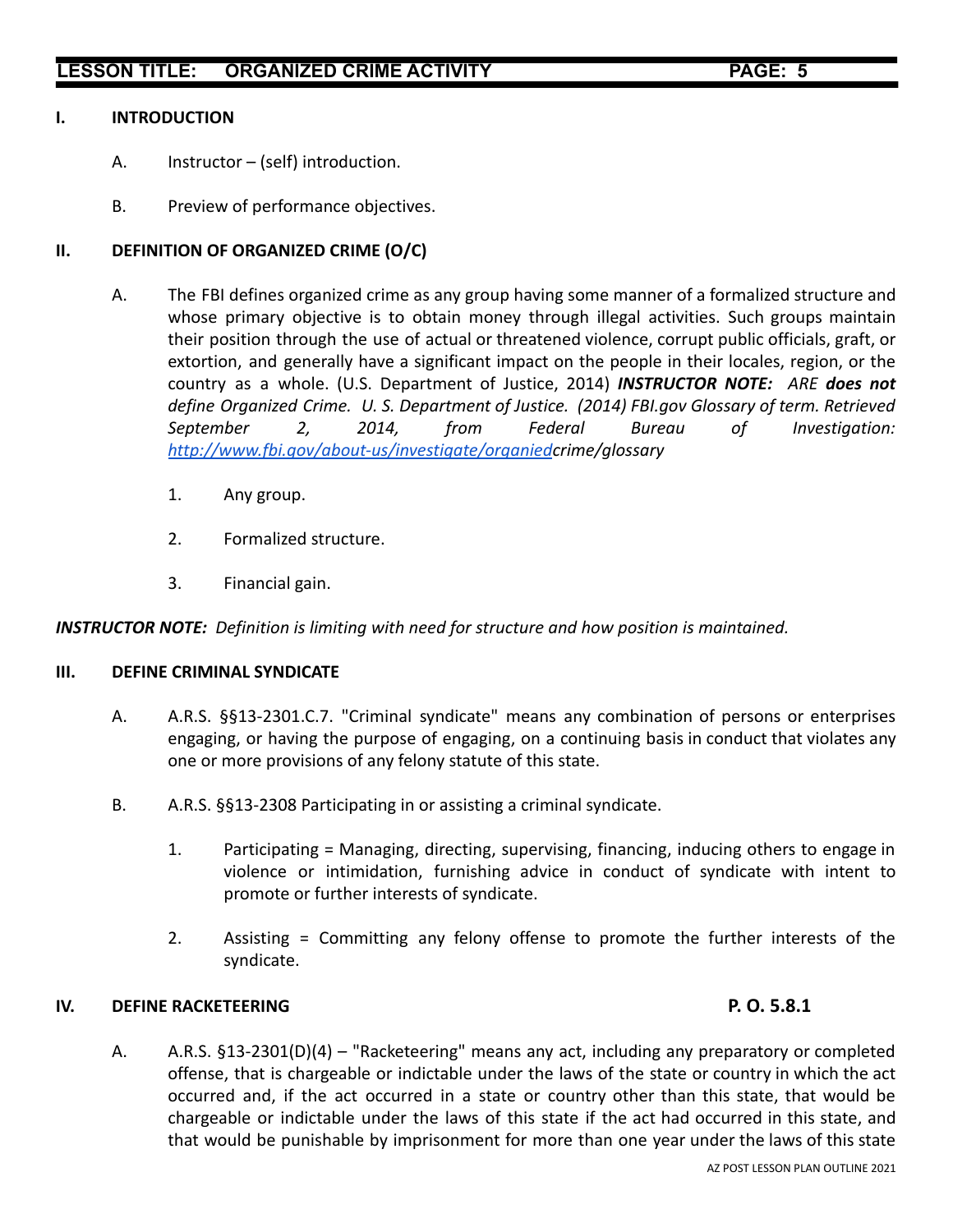and, if the act occurred in a state or country other than this state, under the laws of the state or country in which the act occurred, regardless of whether the act is charged or indicted, and the act involves either:

- 1. Terrorism, animal terrorism or ecological terrorism that results or is intended to result in a risk of serious physical injury or death.
- 2. Any of the following acts if committed for financial gain:
	- a. Homicide.
	- b. Robbery.
	- c. Kidnapping.
	- d. Forgery.
	- e. Theft.
	- f. Bribery.
	- g. Gambling
	- h. Usury (loan sharking).
	- i. Extortion.
	- j. Extortionate extensions of credit.
	- k. Prohibited drugs, marijuana or other prohibited chemicals or substances.
	- l. Trafficking in explosives, weapons or stolen property.
	- m. Participating in a criminal syndicate.
	- n. Obstructing or hindering criminal investigations or prosecutions.
	- o. Asserting false claims including, but not limited to, false claims asserted through fraud or arson.
	- p. Intentional or reckless false statements or publications concerning land for sale or lease or sale of subdivided lands or sale and mortgaging of unsubdivided lands.
	- q. Re-sale of realty with the intent to defraud.
	- r. Intentional or reckless fraud in the purchase or sale of securities.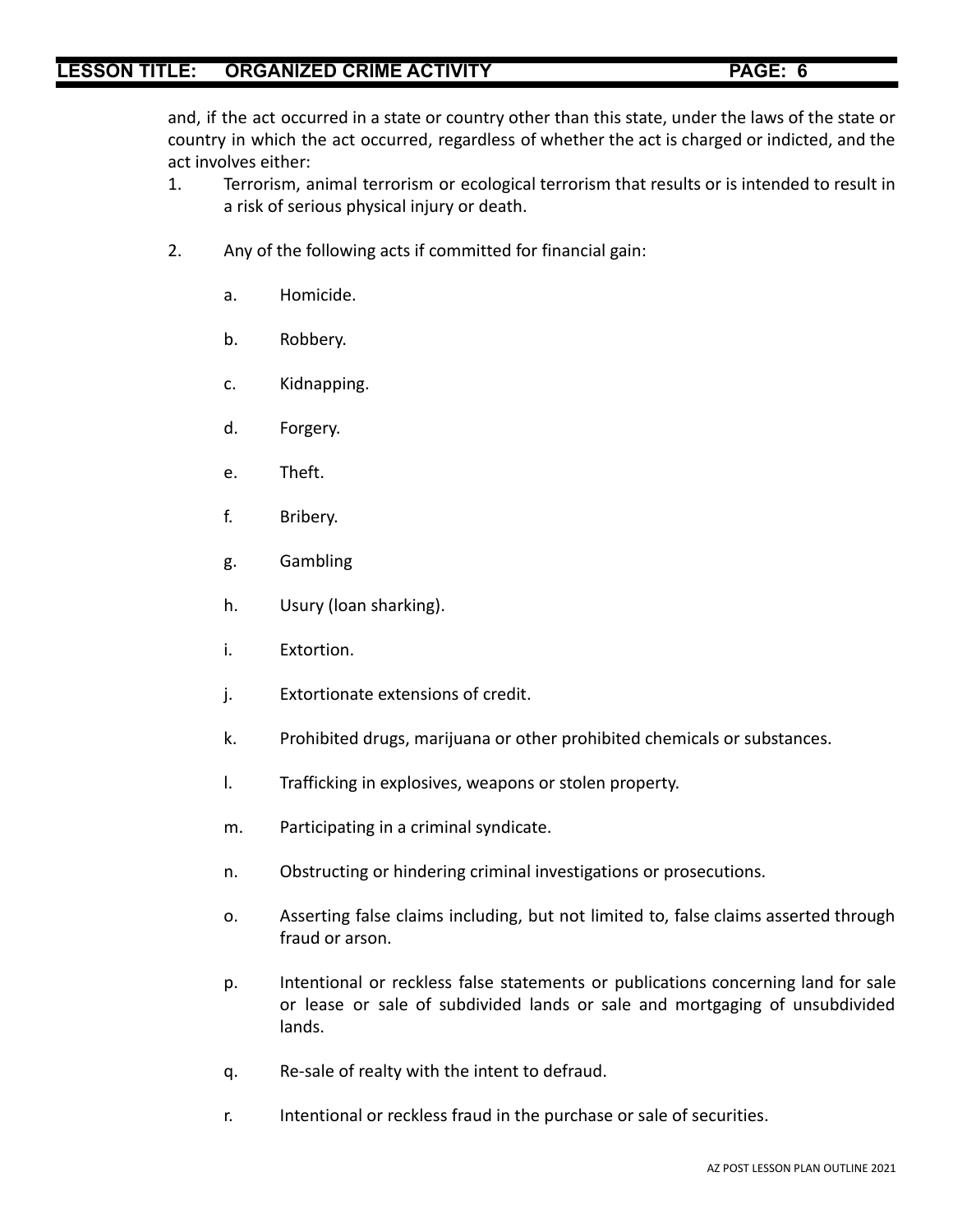- s. Intentional or reckless sale of unregistered securities or real property securities.
- t. A scheme or artifice to defraud.
- u. Obscenity.
- v. Sexual exploitation of a minor.
- w. Prostitution.
- x. Restraint of trade or commerce in violation of section §34-252.
- y. Terrorism.
- z. Money laundering.
- aa. Obscene or indecent telephone communications to minors for commercial purposes.
- bb. Counterfeiting marks as prescribed in section §44-1453.
- cc. Animal terrorism or ecological terrorism.
- dd. Smuggling of human beings.
- ee. Child prostitution.
- ff. Sex trafficking.
- gg. Trafficking of persons for forced labor or services.
- B. Define racketeering A.R.S. §§13-2312 through 13-2315.
	- 1. A.R.S. §§13-2312. Illegal control of an enterprise; illegally conducting an enterprise.
	- 2. A.R.S. §§13-2314.01-2314.04 Outlines judicial powers and additional liens and civil remedies in racketeering cases.
	- 3. A.R.S. §§13-2315. References the subpoena of financial records for racketeering investigations
- C. Computer Crimes A.R.S. §§13-2316.

## **V. WHO INVESTIGATES ORGANIZED CRIME?**

A. Every agency represented, investigates Organized Crime. (We all do)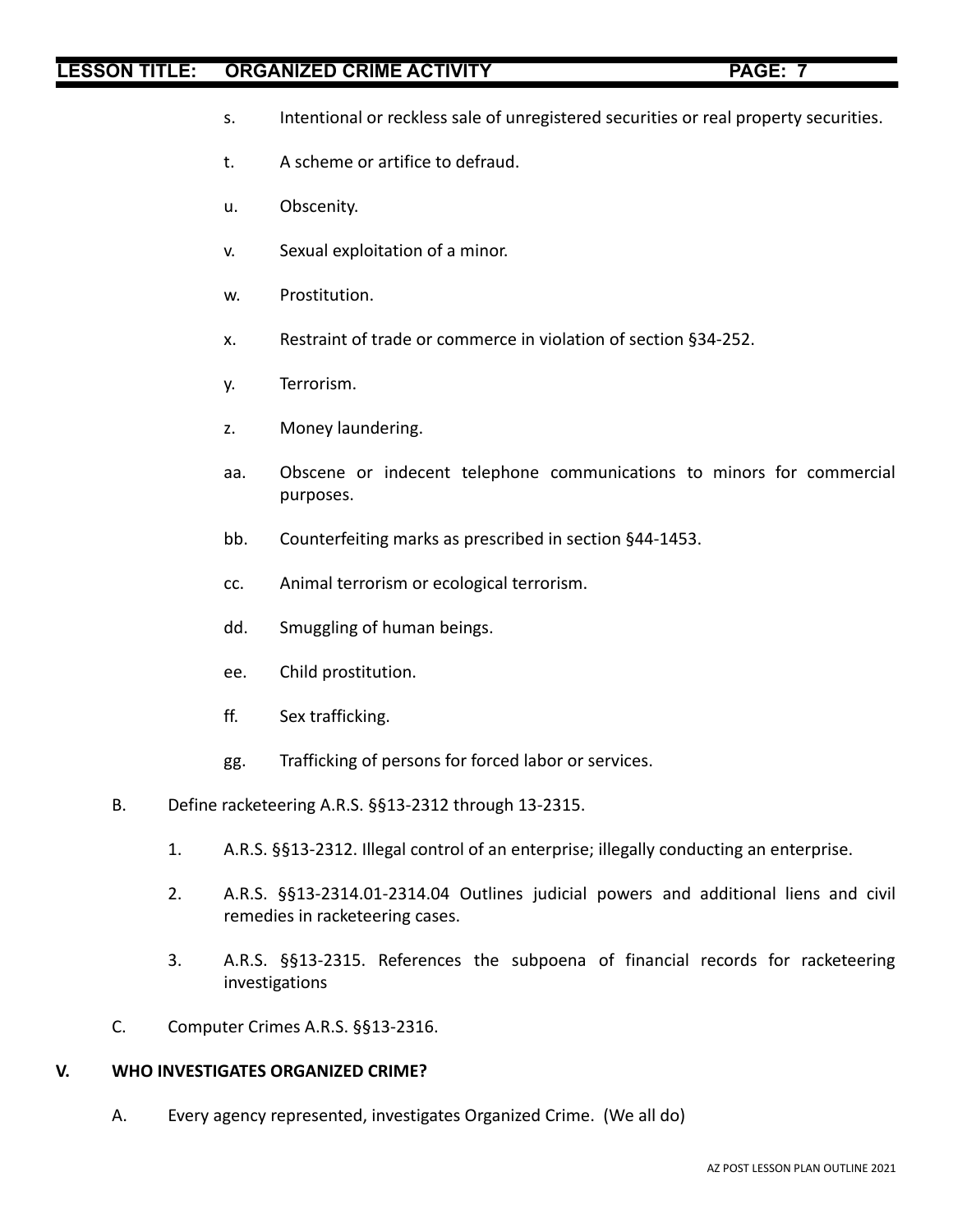- 1. Who in the agency, and how, varies. *INSTRUCTOR NOTE: Large agencies have OCB, VICE, intelligence, special investigations, etc.*
- 2. Gathering intelligence.
	- a. Information gathered through criminal investigations.
	- b. Information gathered by patrol units.
		- i. Documented in field interview cards. (FI cards)
		- ii. Documented in criminal reports.
		- iii. Documented in gang intelligence forms. (GMIC)
- 3. Gang files Gang Member Identification Criteria.
	- a. Self-Proclamation.
	- b. Witness Testimony / Official Statement.
	- c. Paraphernalia or Photographs.
	- d. Tattoos.
	- e. Clothing or Colors.
	- f. Written or Electronic Correspondence.
	- g. Any other indicia of Street Gang membership.
- 4. Restricted availability to files files must be secured/maintained by one (1) person/unit within the individual agencies.
	- a. Information will be disseminated on a right-to-know as well as a need-to-know basis.
	- b. No criminal history printouts or files become public.
- 5. Types of Intelligence files:
	- a. Public.
	- b. Temporary where information is kept until validated.
	- c. Permanent no public access.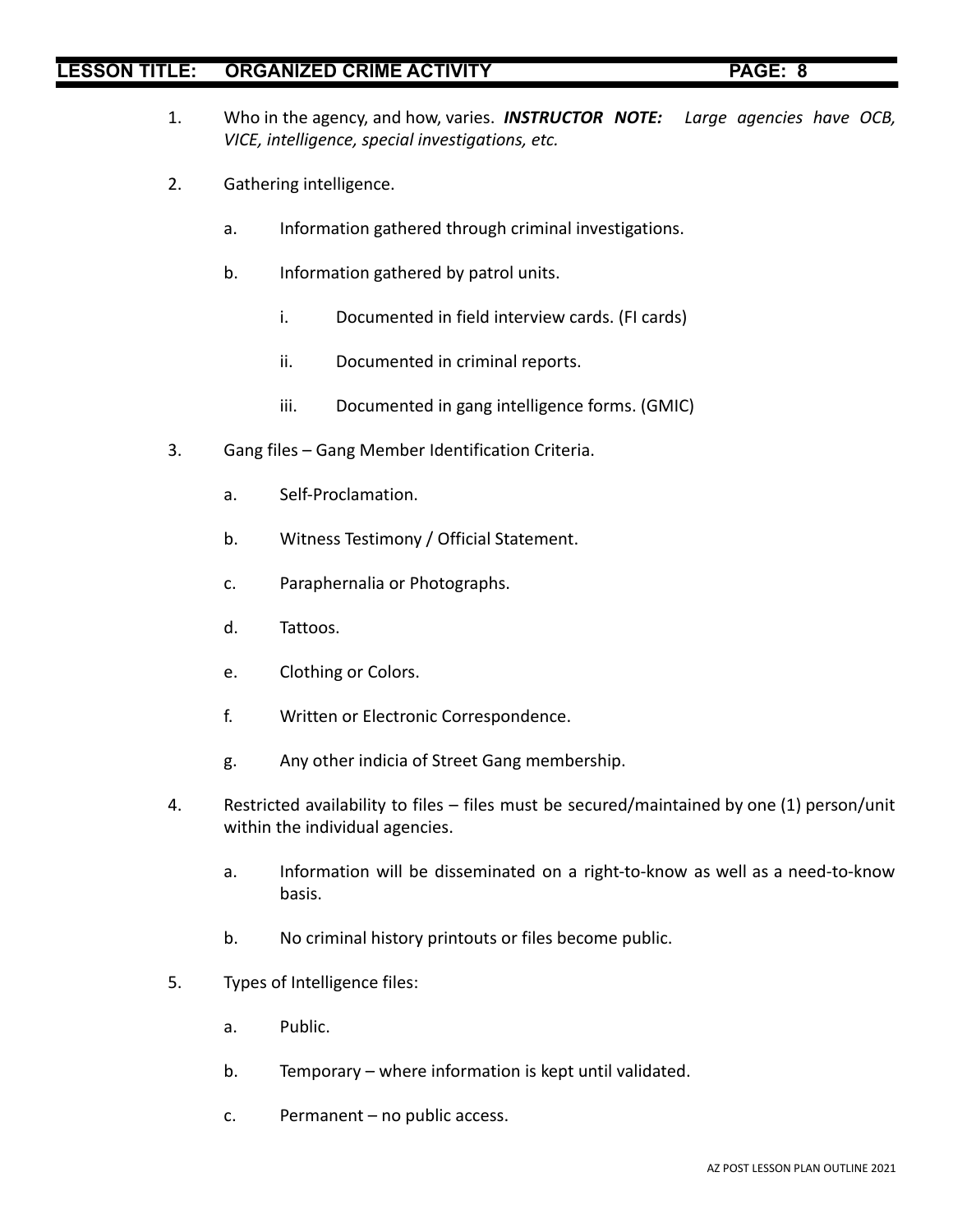- 
- B. Information on organized crime often originates with a patrol officer. *INSTRUCTOR NOTE: Must know what to do with information or when to pass it on.*
	- 1. Monitoring gang activity.
	- 2. Identifying communication in gang graffiti.
		- a. Gang affiliation.
		- b. Nicknames or Monikers.
		- c. Rivalries and alliances with other gangs.
		- d. Claims of responsibility for past criminal or other acts.
		- e. Important to photograph and document gang graffiti.
- C. Overlaps other investigations.
	- 1. Gangs.
	- 2. Vice.
	- 3. Drug enforcement.
	- 4. Outlaw Motorcycle gangs.

## **VI. ORGANIZED CRIME BUREAU – LARGE AGENCIES (GIB and DEB)**

- A. Gang enforcement, vice enforcement and investigations/ intelligence.
- B. Investigations major criminal activity by  $O/C$  groups.
	- 1. Business fraud (examples).
	- 2. Real estate fraud (examples).
	- 3. Pyramid schemes (examples).
	- 4. Insurance fraud. *INSTRUCTOR NOTE: Very big now. Staged accidents (examples). Always involves a patrol officer taking an accident report, etc.*
	- 5. Money laundering. (1937 Al Capone tax evasion)
	- 6. Any illegal enterprise. *INSTRUCTOR NOTE: Cleveland Laundromat – 2¢ wash, 3¢ dry. Everyone in Cleveland had every article of clothing washed three (3) times per week, thus the term "money laundering" – necessity mother of invention.*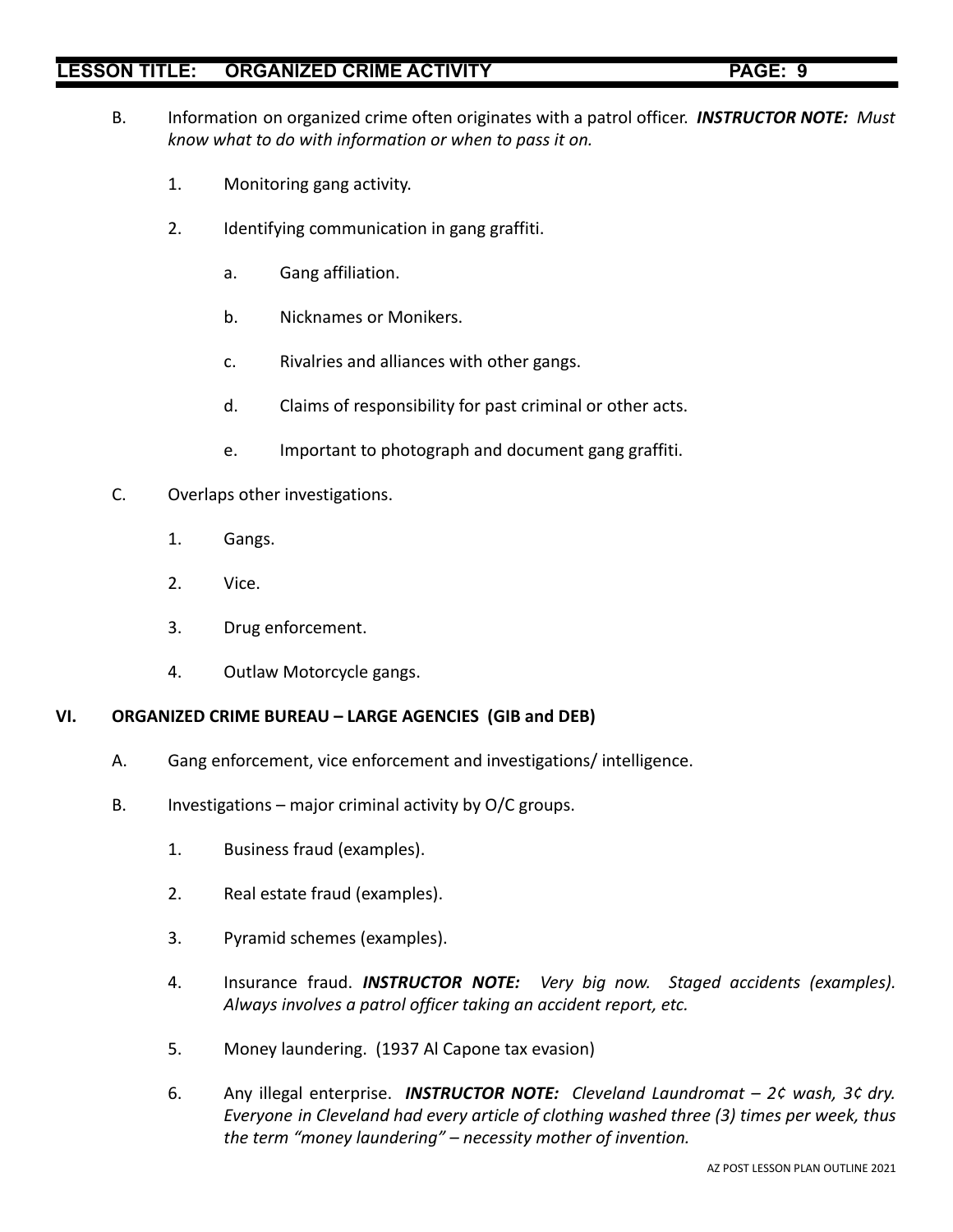- C. Intelligence collection and analysis of data (information) to provide advanced alternative plans of action to a decision maker.
	- 1. Forecast of the future. (This is key)
	- 2. Aid to planning.
	- 3. Eliminates surprises. Trends in criminal activity, trends in criminal groups.
	- 4. Investigation reactive. (Calls for service)
	- 5. Intelligence proactive. Targeted enforcement/investigations. *INSTRUCTOR NOTE: Give examples of various types of intelligence information. Long term trends, patterns. Short term WACO.*
	- 6. **Strategic intelligence:** The police chief develops a strategy to combat crime trends over all – a patrol unit, a gang unit, a vehicle theft unit. Necessary to develop a strategy. Future orientated.
	- 7. **Tactical intelligence:** A division or bureau develops a plan to affect their specific role within the general strategy. (i.e. The gang unit will operate within specific guidelines and procedures.) Necessary to develop general and more immediate plans to accomplish strategic goals.
	- 8. **Operational intelligence:** The squad in the gang unit targets specific gangs or individuals based on their immediate need or that of the community. Necessary to carry out specific operations within the tactical plan.
- D. Privacy Act.
	- 1. The Privacy Act of 1974, as amended at 5 U.S.C. 552a, protects records that can be retrieved by personal identifiers such as a name, social security number, or other identifying number or symbol. An individual is entitled to access to his or her records and to request correction of these records if applicable.
- E. FOIA Freedom of Information Act (1966).
	- 1. Enacted on July 4, 1966, and taking effect one year later, the Freedom of Information Act (FOIA) provides that any person has a right, enforceable in court, to obtain access to federal agency records, except to the extent that such records (or portions of them) are protected from public disclosure by one of nine exemptions or by one of three special law enforcement record exclusions. *INSTRUCTOR NOTE: Government information made available to the public. It is kept by most agencies. Everything you do in law enforcement is likely to become public record.*
- F. FOIA Nine Exemptions.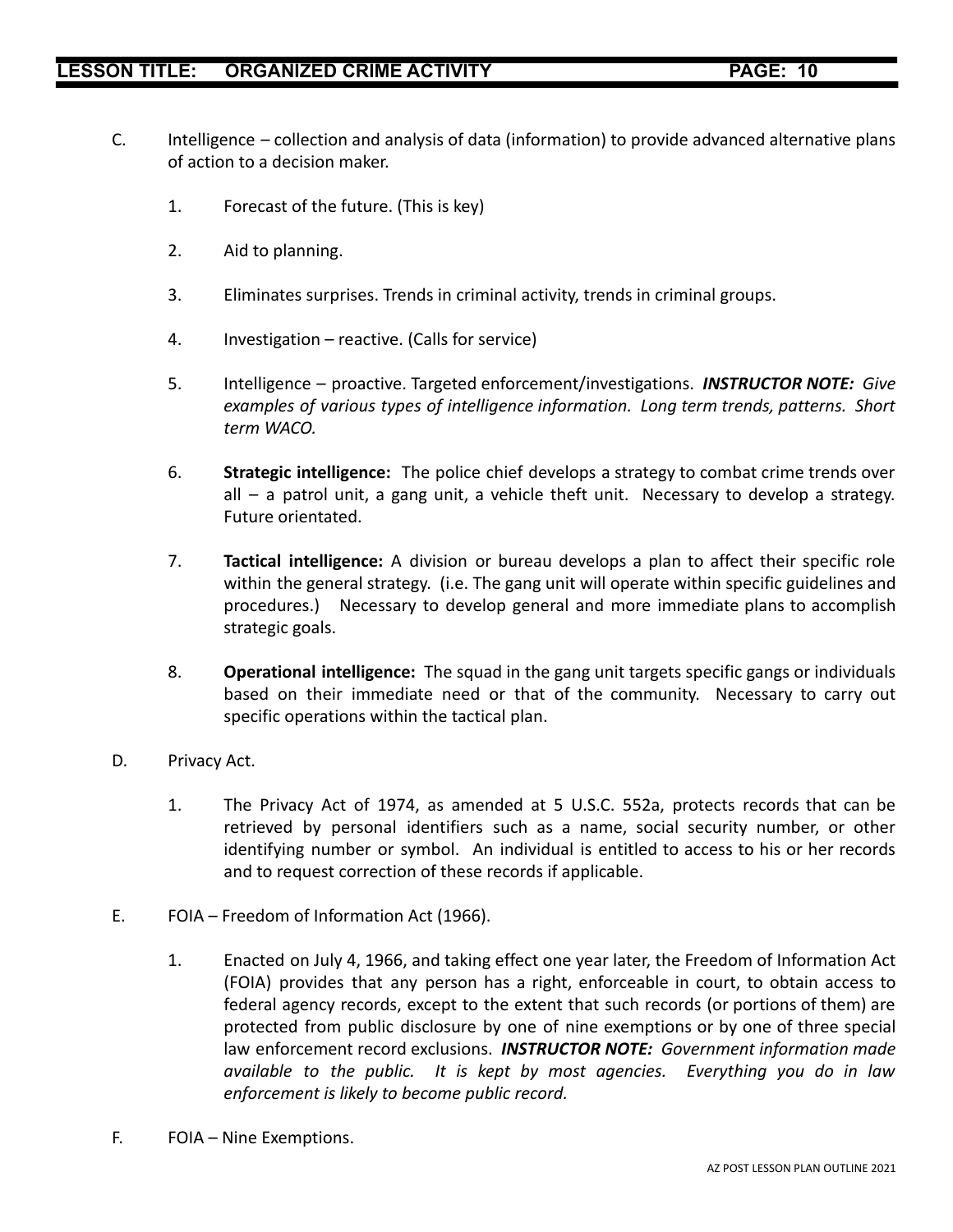- 1. National Security.
- 2. Internal personnel rules and practices of an agency.
- 3. Info prohibited from disclosure by another federal law.
- 4. Business trade secrets or confidential commercial/financial information.
- 5. Communication between agencies protected by legal privileges.
- 6. Personal privacy. (Privacy Act)
- 7. Law enforcement information which if disclosed would.
	- a. Interfere with enforcement.
	- b. Deprive a person of fair trial or impartiality.
	- c. Constitute unwarranted invasion of personal privacy.
	- d. Disclose identity of confidential source.
	- e. Disclose techniques and procedures of law enforcement investigations/prosecutions.
	- f. Endanger the life or safety of any individual.
- 8. Information concerning the supervision of financial institutions.
- 9. Geological information on wells.
- G. FOIA Three Law Enforcement Exclusions.
	- 1. Protect the existence of ongoing criminal investigation.
	- 2. Protect confidential informant records.
	- 3. Protection of foreign intelligence, counter intelligence, or international terrorism records when classified. This is FBI specific.
- H. Intelligence files. *INSTRUCTOR NOTE: This can be power, it can be abused. Hoover? Gates?*
	- 1. Research and Analysis Unit.
	- 2. Addition to criminal history.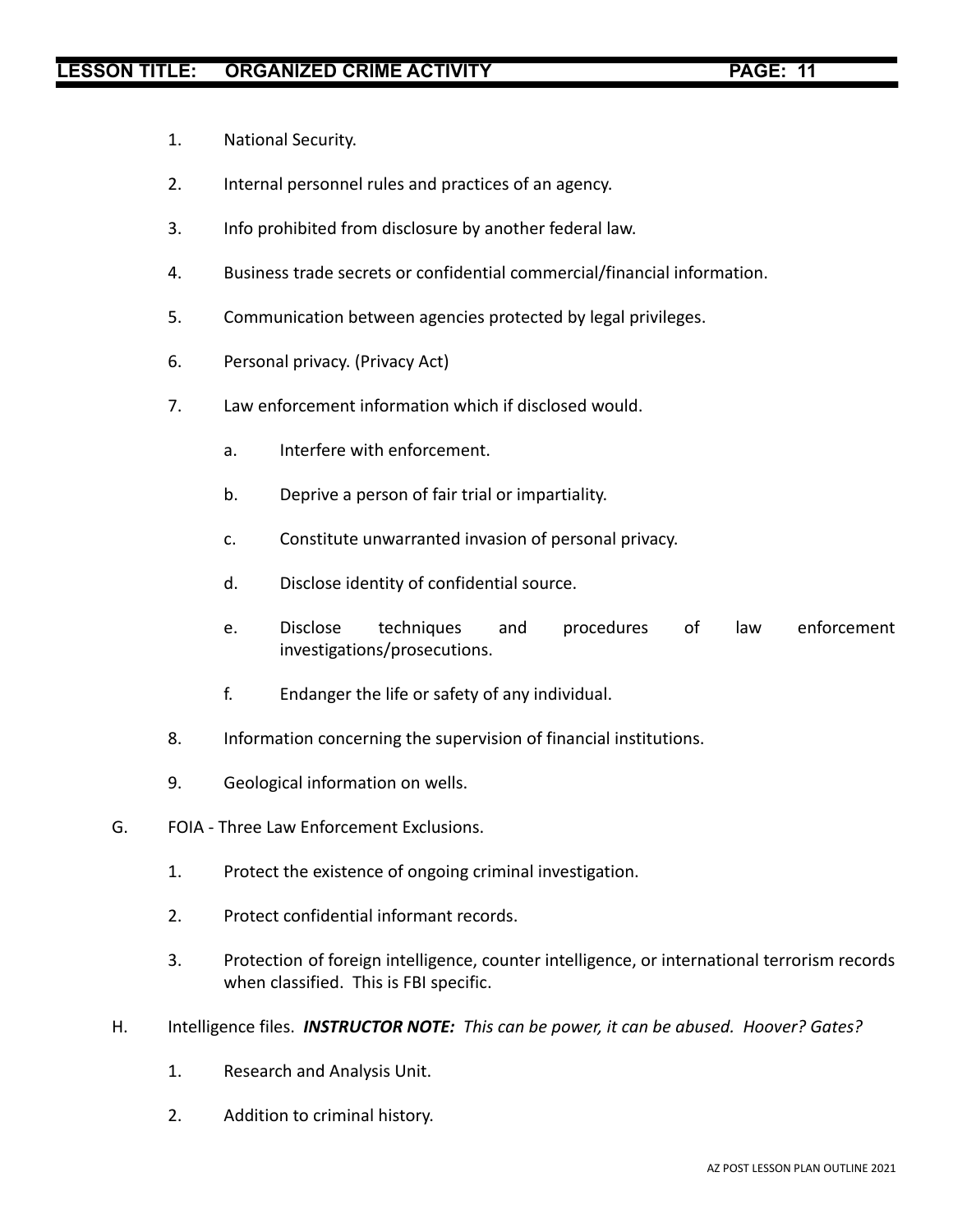- 3. Must be crime related.
- 4. Must be mission related.
- 5. Must be verifiable.
- 6. Access. *INSTRUCTOR NOTE: Base Sacramento, CA. Membership only.*
	- a. Right to know.
	- b. Need to know.
- 7. Law Enforcement Intelligence Unit (LEIU) nationwide intelligence network computerized files.
- I. Intelligence squad large agencies.
	- 1. Outlaw bikers. (Hells Angels, Mongols etc.)
	- 2. Domestic terrorism.
	- 3. White supremacist/bias crime.
	- 4. Asian O/C.
	- 5. Criminal conspiracies.
	- 6. Traditional O/C mafia LCN (La Cosa Nostra).*INSTRUCTOR NOTE: Do they exist? Are they local? Are they active?*

### **VII. AGENCIES THAT ASSIST IN THE INVESTIGATION OF ORGANIZED CRIME**

- A. Department of Homeland Security. **P. O. 5.8.2I**
	- 1. It is composed of several agencies including Customs, Border Protection, Immigration, FEMA, Coast Guard, TSA and several others.
- B. Rocky Mountain Information Network (RMIN). **P. O. 5.8.2F**
	- 1. A federal project designed to give assistance to law enforcement in the form of networking with other intelligence units across the nation.
	- 2. They provide enhanced analytical services, intelligence databases and sophisticated equipment that can be borrowed. (Optional; Show example of RMIN report/flyer)
- C. Federal Bureau of Investigation. (FBI) **P. O. 5.8.2A**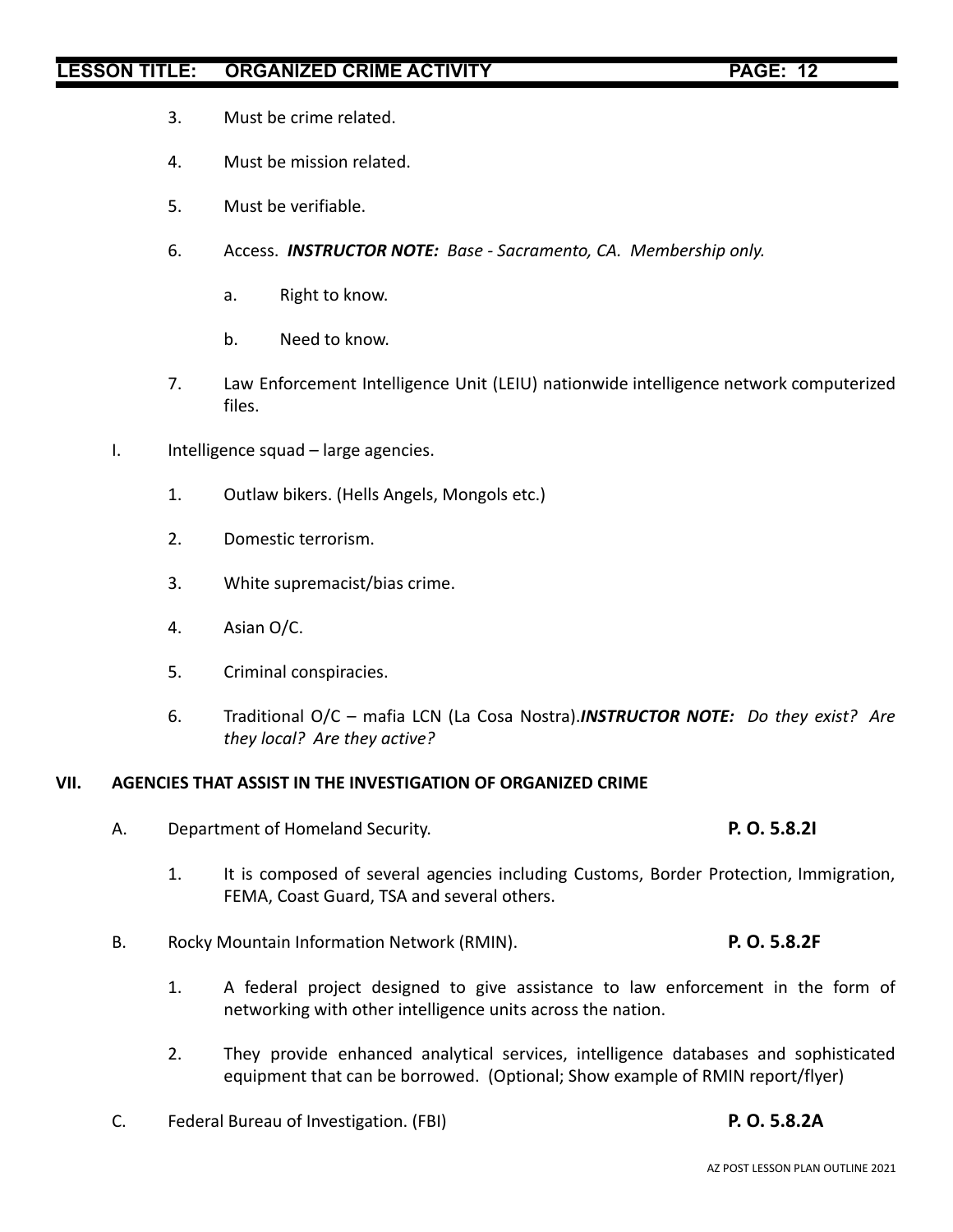- 1. The FBI has enormous resources that can be relied on to gain information on organized crime families across the nation.
- 2. The local office of the FBI has a section dedicated to traditional "O/C" members.
- 3. NGIC National Gang Intelligence Center.
- D. Bureau of Alcohol, Tobacco, Firearms and Explosives. (ATF) **P. O. 5.8.2B**
	- 1. ATF has enforcement powers over certain weapons, explosives and prohibited possessors at the federal level.
	- 2. They regulate the sale and transfer of weapons in the United States.
- E. Drug Enforcement Administration. (DEA) **P. O. 5.8.2C**
	- 1. The DEA has jurisdiction over drugs in the United States, both legal and illegal.
	- 2. Frequently works with local police agencies on drug investigations and provides money, manpower and equipment.
- F. Arizona Department of Public Safety. (DPS) **P. O. 5.8.2D**
	- 1. DPS has an intelligence unit and computer systems which join several police departments together to share information on local criminals including criminal gangs.
	- 2. Arizona's governing user of ACIC and NCIC.
	- 3. Managing users of the GangNet database.
	- 4. Host agency for GIITEM: Gang and Immigration Intelligence Team Enforcement Mission GIITEM is a multi-agency, state gang task force.
- G. Additional national intelligence resources:
	- 1. El Paso Intelligence Center (EPIC). **P. O. 5.8.2G**
		- a. Representatives from several agencies that provide intelligence related to border crime.
	- 2. Criminal Justice Information Services (CJIS). **P. O. 5.8.2E**
		- a. Largest division of the FBI and includes:
			- i. NCIC National Crime Information Center.
			- ii. UCR Uniform Crime Reporting.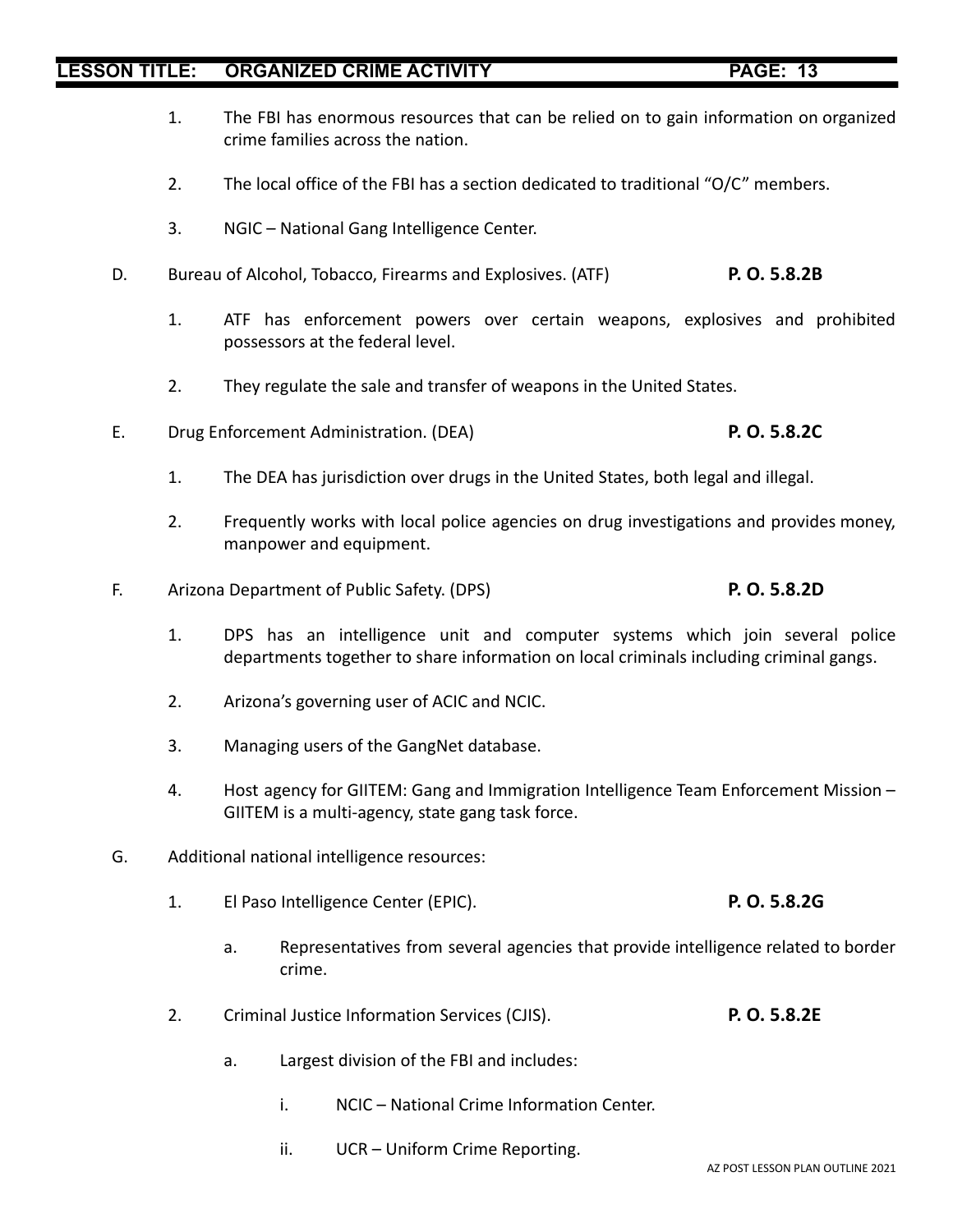- iii. IAFIS Integrated Automated Fingerprint Identification System.
- iv. NIBRS National Incident-Based Reporting System.
- 3. Law Enforcement Intelligence Unit (LEIU). **P. O. 5.8.2H**
	- a. LEIU is an association of participating law enforcement agencies and provides intelligence resources.

### **VIII. COMBATING ORGANIZED CRIME**

- A. Know and understand the applicable laws and apply them appropriately.
	- 1. Racketeering (A.R.S. §§13-2301(D)(4) and 13-2314).
	- 2. Participating in a criminal syndicate. (A.R.S.§13-2308)
	- 3. Illegal control of an enterprise. (A.R.S.§13-2312)
	- 4. Conspiracy statute. (A.R.S.§13-1003)
	- 5. Applicable gang statutes. (A.R.S.§13-105.8, 105.9, A.R.S.§13-2321)
- B. Intelligence is vital. Intelligence Led Policing.
	- 1. Gather intelligence from various sources.
	- 2. Disseminate intelligence. Intelligence is useless until it is shared.
- C. Task forces.
	- 1. Combining resources with other agencies to attack a target or problem.
		- a. DPS MCSO or other counties.
		- b.  $FBI ATF DEA IRS$ .
- D. Target the organization, not just the individuals.

### **IX. WHAT IS A "GANG?"**

- A. Solicit the class for the definition of "gang."
	- 1. After obtaining a class definition, point out the differences in the characteristics given.
	- 2. Too broad and vague, or specific and exact.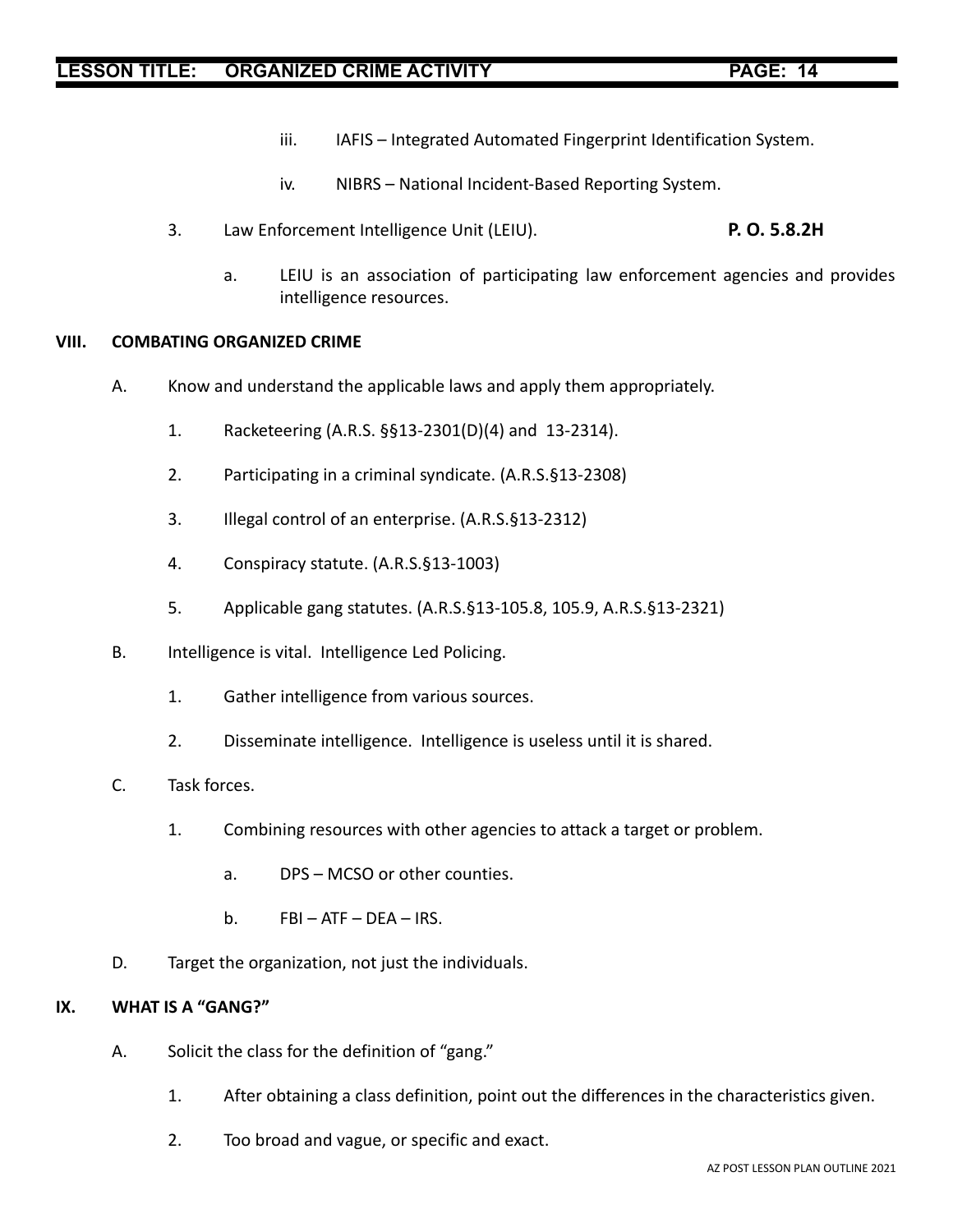- B. Criminal Street Gang A.R.S. Definition. (A.R.S.§13-105.8)
	- 1. An ongoing formal or informal association of persons whose members or associates individually or collectively engage in the commission, attempted commission, facilitation or solicitation of any felony act and has at least one individual who is a criminal street gang member.
- C. Criminal Street Gang Member A.R.S. Definition. (A.R.S.§13-105.9)
	- 1. An Individual to whom two of the following seven criteria that indicate criminal street gang membership apply;
		- a. Self-Proclamation.
		- b. Witness Testimony or Official Statement.
		- c. Paraphernalia or Photographs.
		- d. Tattoos.
		- e. Clothing or Colors.
		- f. Written or Electronic Correspondence.
		- g. Any other indicia of Street Gang Membership.
- D. Ask the class which characteristic is the most important reason a law enforcement agency should target a "gang" or its members.
	- 1. Ask: "Is it against the law to have. . .
		- a. ..a group organization?
		- b. . . . . . a recognized or unrecognized leader?
		- c. . . .recurrent interaction?
		- d. ...claimed territory?
		- e. . . .members dressed alike?
	- 2. The only reason any individual or organization should be targeted is **criminal activity.**

### **X. APPLICABLE CRIMINAL STATUTES PERTAINING TO GANGS**

A. Participating in or Assisting a Criminal Street Gang. (A.R.S.§13-2321 A&B)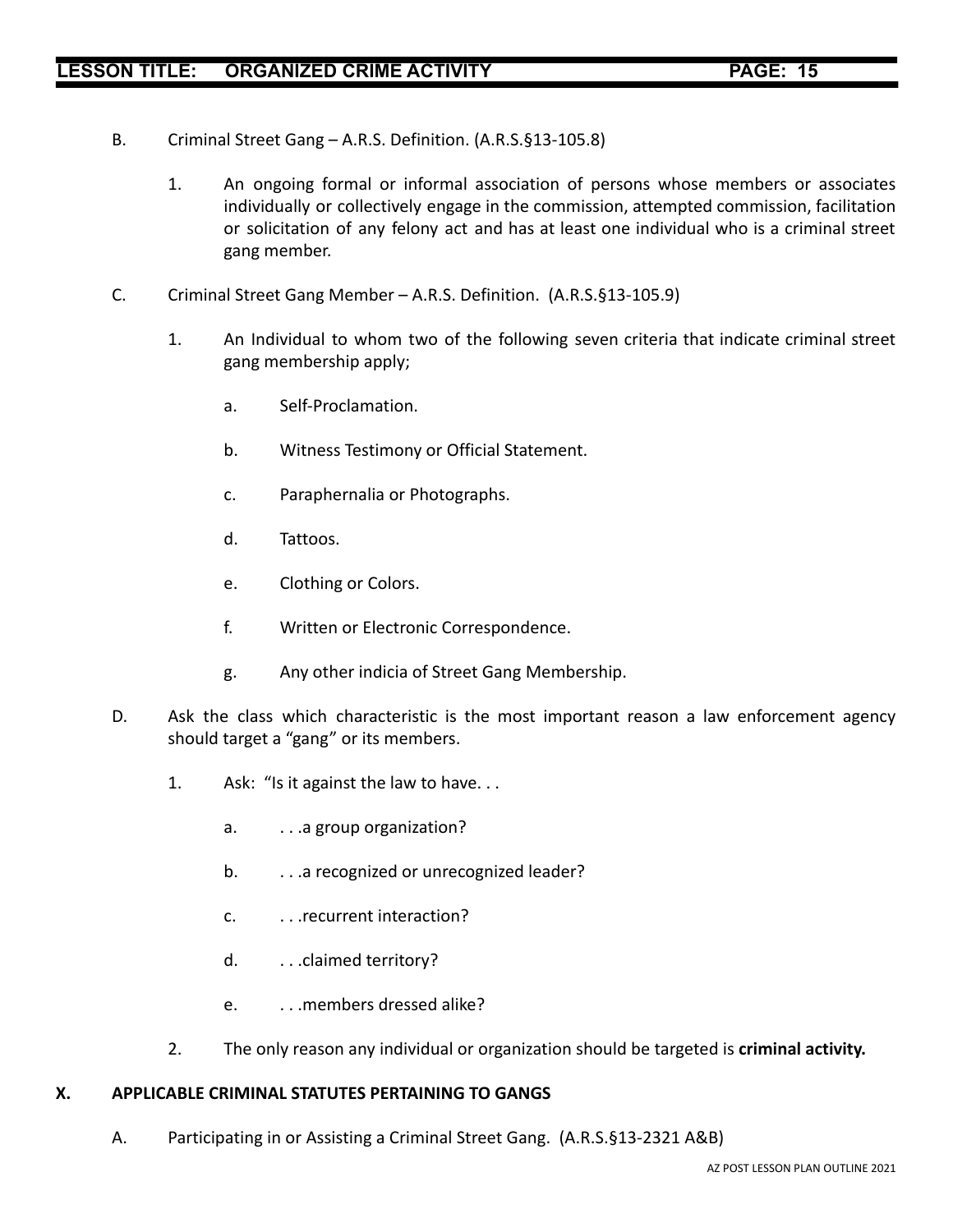- 1. Participating = organizing, managing, directing, supervising, financing, furnishing advice or direction of conduct, promoting or furthering objectives of, etc…
	- a. Participating in a Criminal Street Gang is a **Class 2 Felony.**
- 2. Assisting = committing any felony offense, for the benefit, at direction of, or in association with any criminal street gang.
	- a. Assisting in a Criminal Street Gang is a **Class 3 Felony.**
- B. Threatening or intimidating. (A.R.S.§13-1202 A3 & B2)
	- 1. Threatening by word or conduct to cause physical injury to another person or damage to the property in order to promote, further or assist in the interest of a criminal street gang member is a **Class 3 Felony.**
- C. Drive by shooting. (A.R.S.§13-3102A9)
	- 1. Discharging a firearm at an occupied structure in order to assist, promote or further the interests of a criminal street gang, a criminal syndicate or a racketeering enterprise is a **Class 3 Felony.**
	- 2. "Occupied structure" for this statute is the same as with arson: A.R.S. §13-3101.A.6 "Occupied structure" includes any dwelling house, whether occupied, unoccupied or vacant.
- D. Sentencing Enhancements: Offenses committed with intent to promote, further or assist a criminal street gang: (A.R.S.§13-714)
	- 1. "Not eligible for suspension of sentence, probation, pardon or release from confinement".
		- a. Offense of class 4,5 or 6 felony = 3 year enhancement.
		- b. Offense of class 2 or 3 felony = 5 year enhancement.
- E. School Zone violation enhancements. (A.R.S.§13-709A)
	- 1. Felony committed in a school zone if the offender is a criminal street gang member the sentence may be enhanced up to five years. There is no requirement to promote or further interests of a gang, just that the offender is a gang member.
- F. Hold without bond or with high bond. (A.R.S.§13-3961G)
	- 1. "In a hearing pursuant to subsection D of this section, proof that the person is a criminal street gang member may give rise to the inference that the person poses a substantial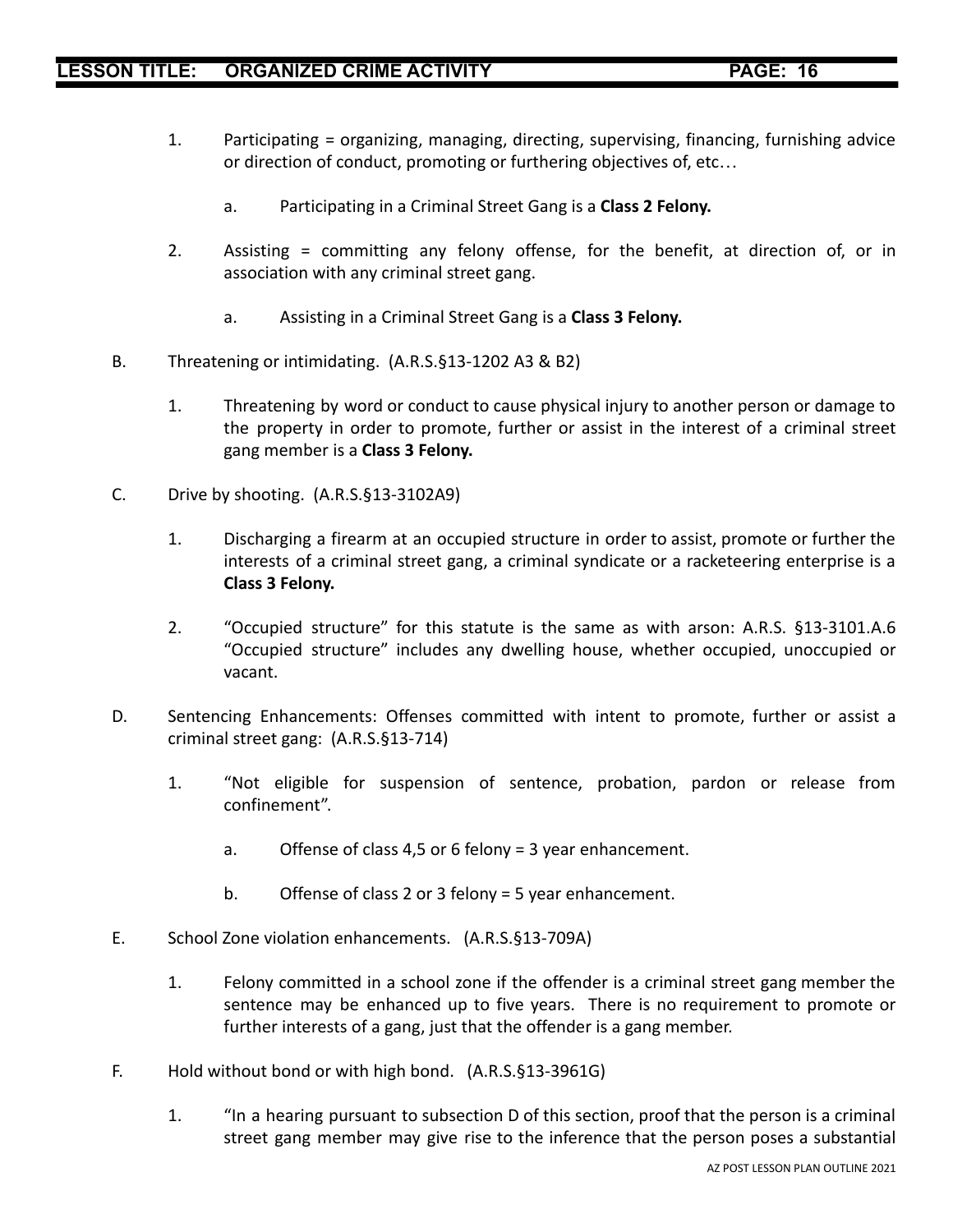danger to another person or the community and that no condition or combination of conditions of release may be imposed that will reasonably assure the safety of the other person or the community." This can be used successfully when quoted in your probable cause affidavit during booking to hold gang members with more significant bond status.

### **XI. WHY DO STREET GANGS FORM?**

- A. Theoretical considerations.
	- 1. Remind the class that there are many theories on the origin of gangs, none of which satisfy all people.
	- 2. The theories discussed in class will be general in nature and not too specific.
	- 3. The purpose being that the class obtains a working knowledge or understanding of the basic theories.
- B. Common characteristics for gang genesis. *INSTRUCTOR NOTE: Solicit class responses and discuss the following:*
	- 1. High-density population.
	- 2. Substandard housing.
	- 3. Poor employment opportunities or low income.
	- 4. Improper health care facilities.
	- 5. Poor, unobtainable or unused educational opportunities.
	- 6. Family disorganization.
	- 7. Although these are common characteristics for gang genesis, they are not absolute or exclusive and gangs can be found in all types of communities with all types of socio-economic backgrounds.
- C. Hierarchy of needs.
	- 1. Theory states that various needs must be satisfied before an individual can attain some level of happiness and satisfaction.
	- 2. It is not necessary for the preceding level to be completely satisfied in order to move from one (1) level to the next.
	- 3. It is sufficient that only some levels of satisfaction be obtained and this would, or course, change with the individual.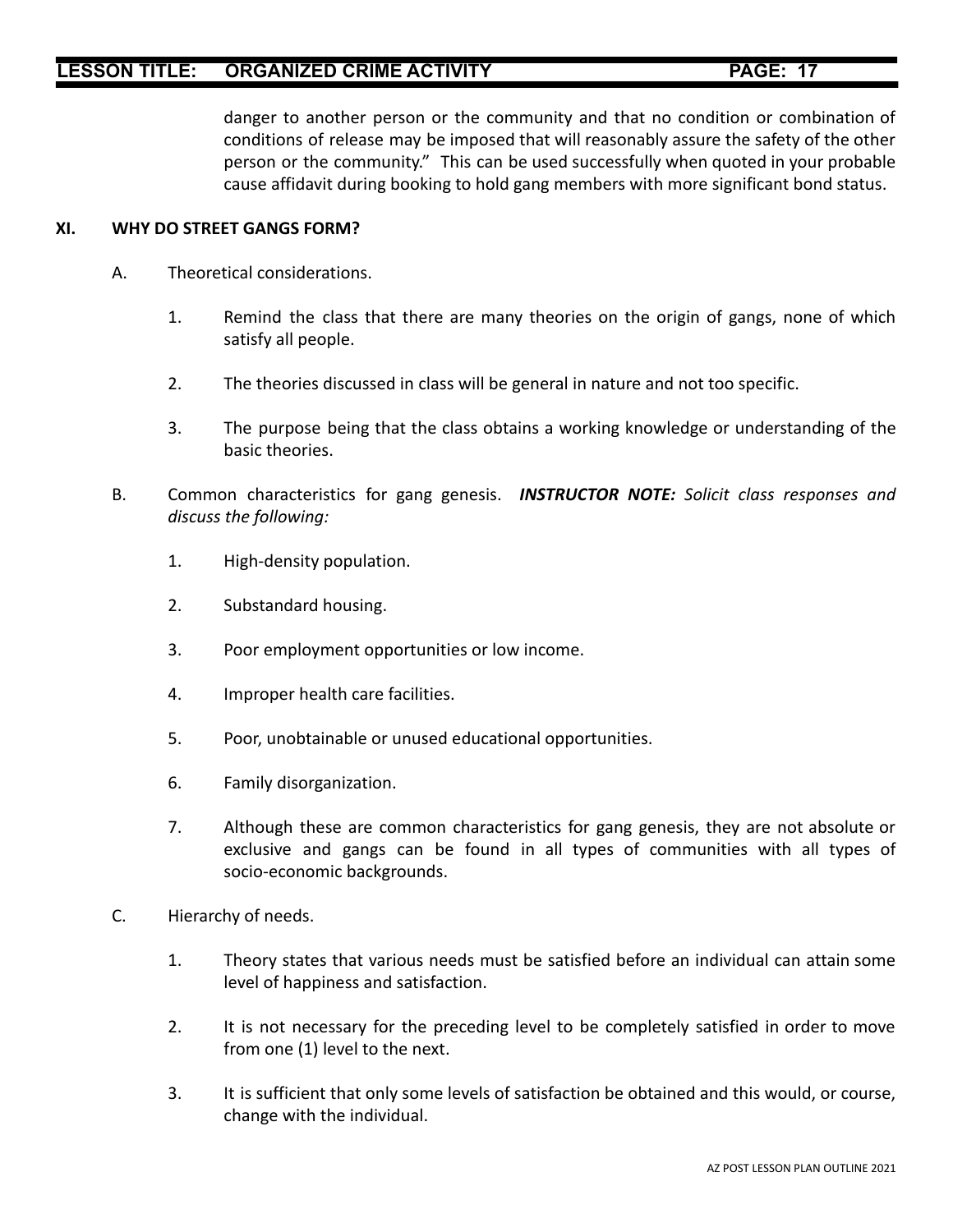- 4. Theory characteristics:
	- a. Physiological: Most basic of needs food, water, shelter, etc.
	- b. Security: The need to be secure love, join clubs, groups, etc.
	- c. Social: The need to socialize talents or skills; to prove one's worth.
	- d. Self-esteem: The need to display talents or skills; to prove one's worth.
	- e. Self-actualization: The need to be happy or satisfied with who you are; self-motivated.
- 5. Class application.
	- a. The majority of society meets their needs through middle-class goals.
	- b. The gang member is frustrated because he/she cannot meet needs by striving for "those" goals.
	- c. He/she turns to the "gang culture" to meet his/her needs.
- D. Subculture perspective.
	- 1. Criminal subculture.
		- a. Economical goals cannot be met through conventional means.
		- b. The gang member turns to the illegal economy to meet those needs.
	- 2. Conflict subculture.
		- a. Frustrated by limitations on conventional and criminal economical goals, further frustration follows.
		- b. With little or no social control, this frustration forces the gang member to turn to violence for their release.
	- 3. Retreatist subculture.
		- a. Individuals who were "double failures" failing in both conventional and criminal economies, but continuing to maintain high aspirations.
		- b. They retreat or turn to narcotics to relieve their frustrations.
	- 4. Popular culture.
		- a. Criminal lifestyles and gang activity have been "glamourized in mainstream media and music attracting impressionable people who desire status, notoriety, or reputation that accompanies the image/lifestyle.

### **XII. CLASSIFICATIONS OF GANGS**

A. Spontaneous gang characteristics: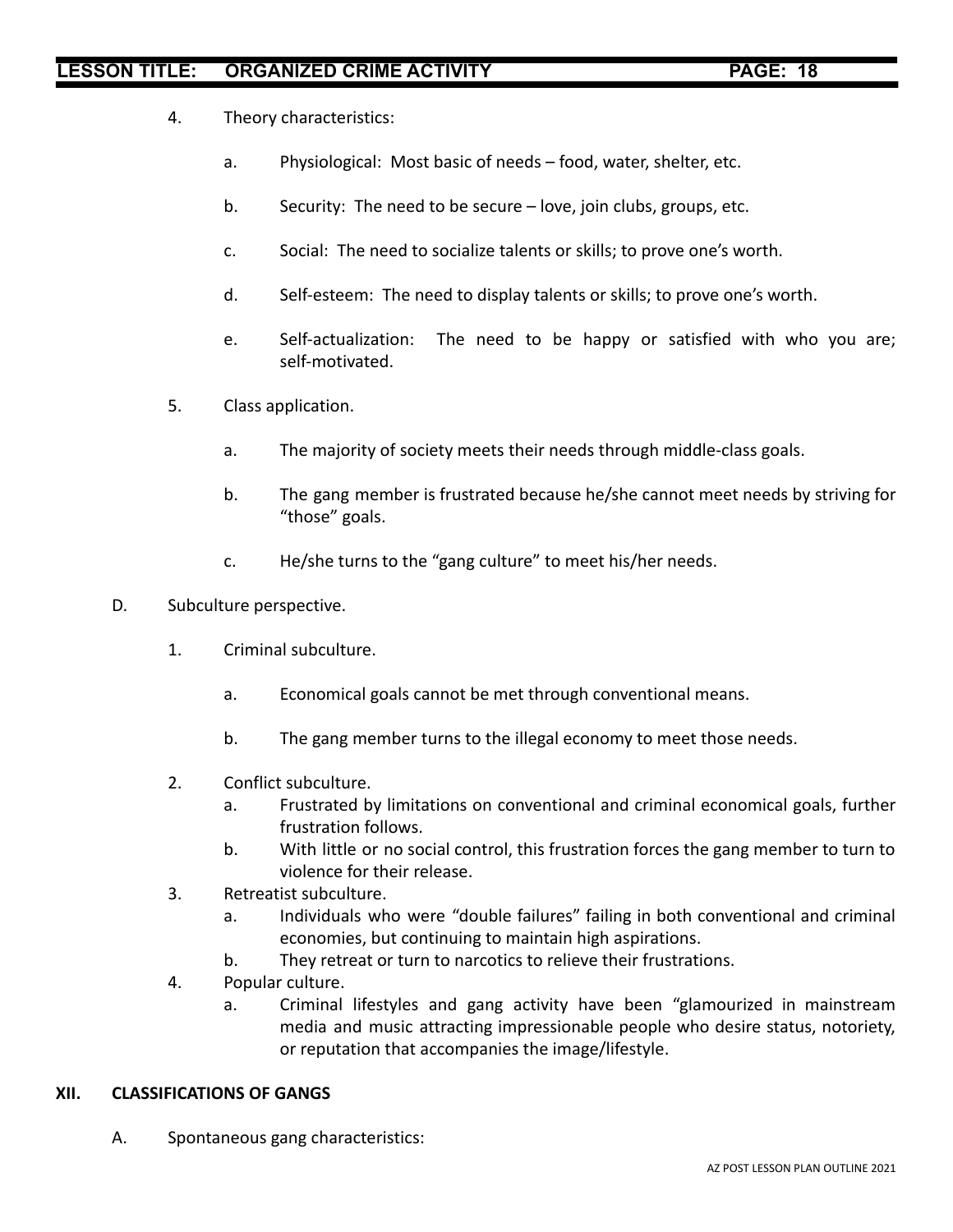- 1. Includes 10 to 30 members. *INSTRUCTOR NOTE: Remind the class that there is no such thing as a "typical" gang member. These characteristics are the most common ones.*
- 2. Within a two (2)- to three (3)-year age range.
- 3. Usually occur during periods of transition.
- 4. Seldom any more permanent than two (2) to three (3) years. Examples: High school clique, "stoner" or "freaks."
- B. Traditional gang characteristics:
	- 1. More complex structure, containing multiple age groups or cliques.
	- 2. Ranging in ages from 13 to 20 years, with extremes at both ends.
	- 3. With as many as 100 to 200 members.
	- 4. Neighborhood tradition of 10 to 50 years.
- C. Traditional gang structure:
	- 1. Hard-core member:
		- a. Five (5) to 10 percent (5-10%) of the gang.
		- b. Needs and thrives on the totality of the gang structure.
		- c. The most violent and streetwise.
		- d. The unrecognized leader who determines the level of violence.
	- 2. Associate member:
		- a. Sixty (60) to 80 percent (60-80%) of the gang.
		- b. Claims the gang for recognition and status.
		- c. Letting the gang fulfill the emotional need for belonging.
		- d. Usually will not initiate criminal activity, but will participate because of peer pressure.
	- 3. Peripheral member:
		- a. Ten (10) to 20 percent (10-20%) of the gang.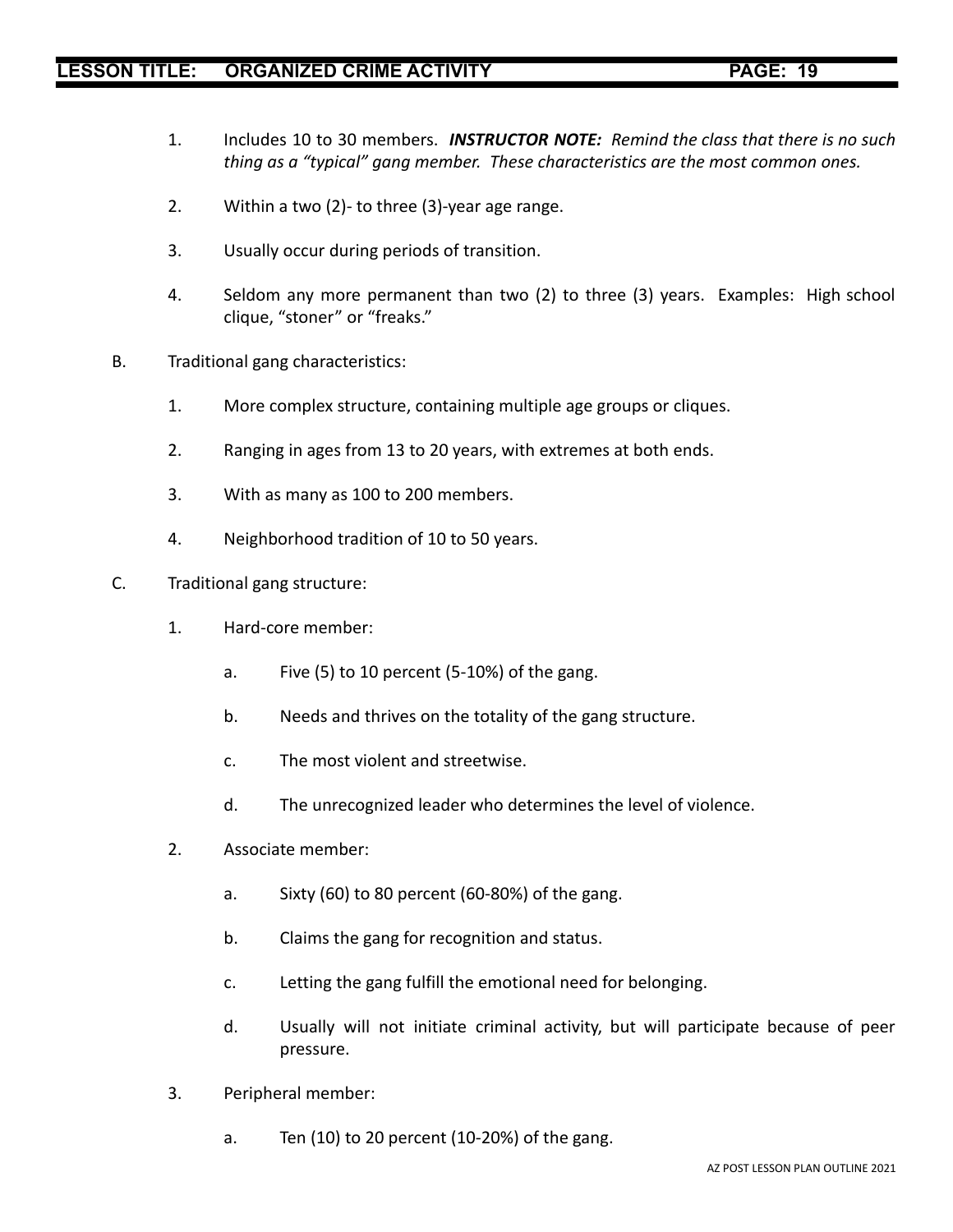b. Usually a transient/temporary member, based upon interest in what the gang can offer.

### **XIII. WHO IS THE GANG MEMBER?**

*INSTRUCTOR NOTE: Remind class that there is no such thing as a "typical" gang member. Most common characteristics are:*

- A. Age: Adolescent age group, average age of gang members in Arizona is 14 to 21 years old with exception at both ends.
- B. Sex: Ninety-five percent (95%) or more of the members are males.
- C. Environment: Gangs flourish in poverty environments, most likely from the inner-city ghettos/barrios. As ghetto/ barrios spread, the gangs follow. \*\*\*Reminder\*\*\*\* Gangs are not exclusive to ghettos and can be found in a variety of communities.
- D. Race: Eighty percent (80%) of all gangs are composed of either black or Latin descent races.
- E. Education: Either inferior schools receiving poor education or not taking advantage of the educational opportunities being afforded.
	- 1. Leaving them ill-prepared to obtain reasonable employment, setting for low paying or menial jobs.
- F. Streetwise: Receiving their education from the street, they learn how to survive and handle their problems with a style of their own.

## **XIV. WHY JOIN A GANG? P. O. 5.8.8**

- A. Protection. **P. O. 5.8.8A**
	- 1. They join because they live in the gang area and are subject to violence by rival gangs, whether they are members or not.
	- 2. Joining guarantees support in case of attack or retaliation.
- B. Peer pressure. **P. O. 5.8.8B**
	- 1. Intimidation: Family members, brothers, sisters, cousins, aunts, uncles, etc.
	- 2. Some members are forced into joining by peer group pressure (non-family).
- C. Acceptance. **P. O. 5.8.8C**
	- 1. Looking to replace family structure that is otherwise non-existent. *INSTRUCTOR NOTE:* AZ POST LESSON PLAN OUTLINE 2021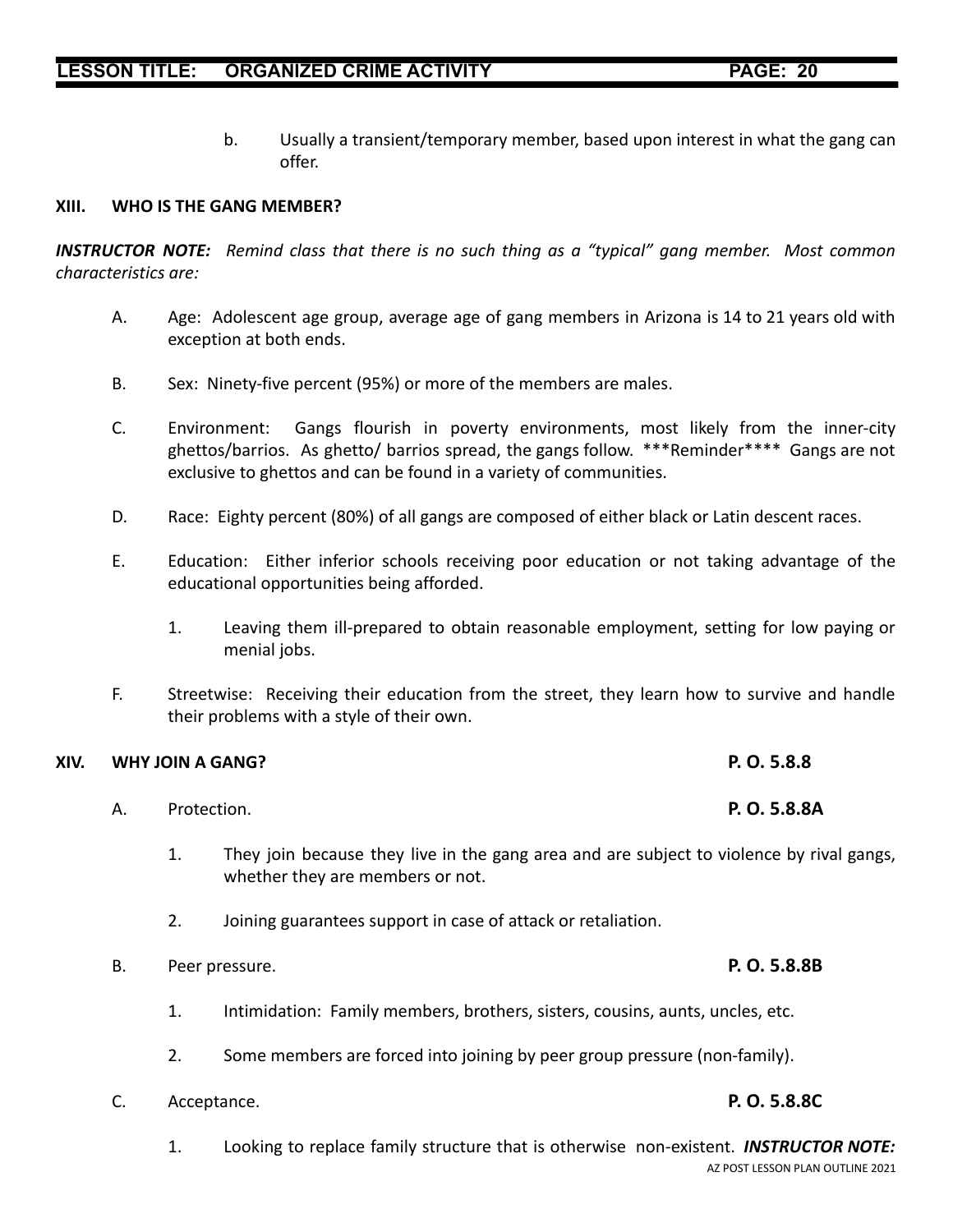*Discuss with the class the extreme example of this reason.*

- a. Many older brothers/sisters and relatives belong to a gang or have belonged in the past, thus encouraging the younger ones to join.
- 2. Sense of belonging to something more than themselves.
- D. Excitement. **P. O. 5.8.8D**
	- 1. Some members get an emotional "high" from committing crimes or being involved in gang activity.
	- 2. Some gang members gain a sense of power and importance from the activity in which they are involved.
- E. Monetary gain. **P. O. 5.8.8E**
	- 1. Some members join because the gang is a means of financial support through criminal activity.
	- 2. Some gangs begin or are based on the ability to profit from gang associations through activity.
- F. Socialize / Social identity. **P. O. 5.8.8F**
	- 1. Prospective gang members see the opportunity to socialize and have easy access to drugs, alcohol, opposite sex, and parties.
	- 2. Gang members often identify with the "warrior mentality" and see themselves as warriors for their race or neighborhood.

## **XV. HOW DO YOU JOIN A GANG?**

- A. Initiations:
	- 1. "Jump-in" method: The candidate is forced to fight with a select group or, sometimes, all members to test courage and fighting ability.
	- 2. Criminal activity: The candidate has to commit a certain type or number of crimes in order to be accepted.
	- 3. Association: By being around the gang long enough. Involves no formal initiation process and often is based on prior knowledge of person.
	- 4. "Born-in": Simply being born into the gang environment.
	- 5. Recruited: Person has a skill or talent that directly benefits the interests of the gang and AZ POST LESSON PLAN OUTLINE 2021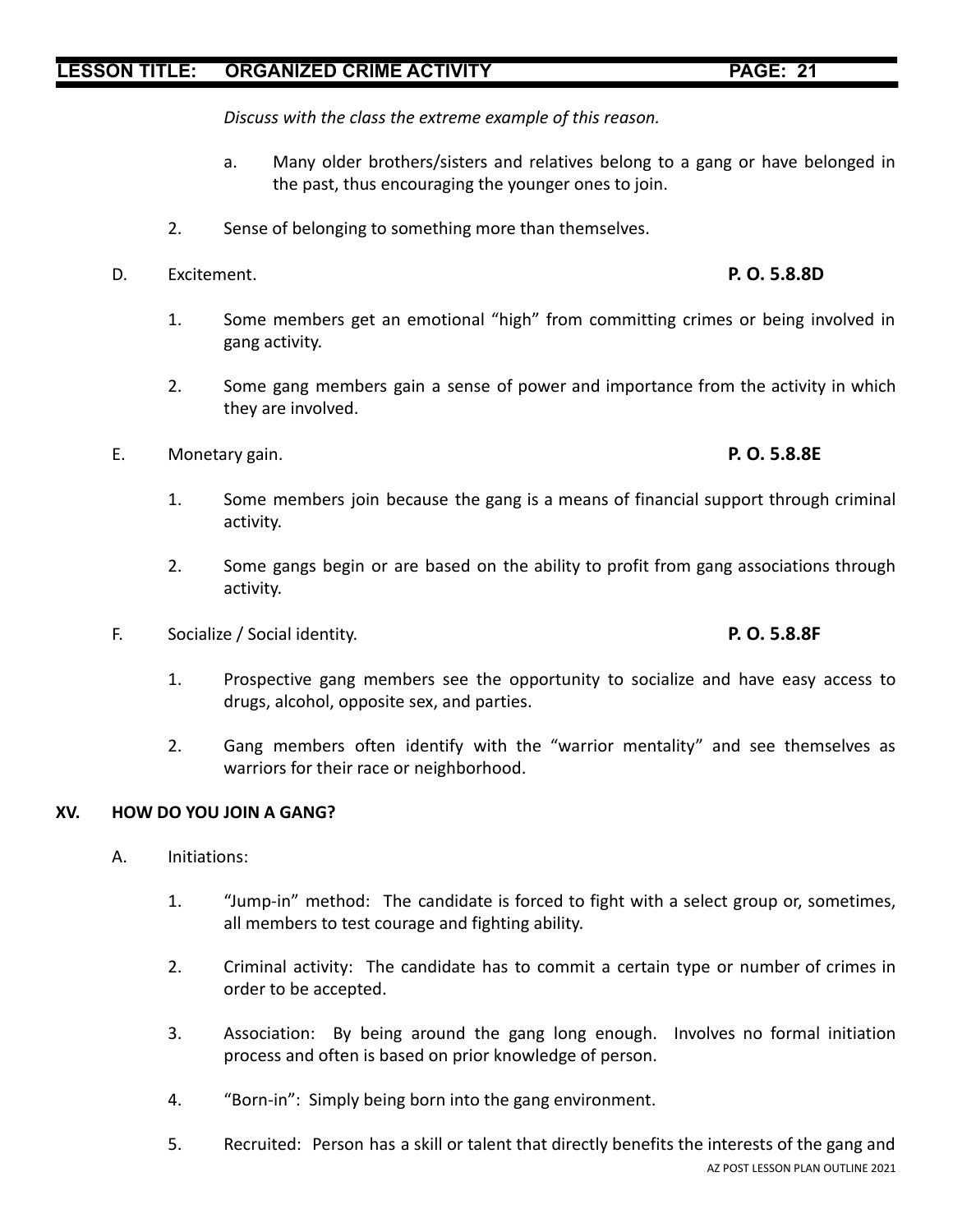is sought after and recruited based on that skill.

- 6. "Sexed-in": predominantly females. Involves sex with one or more members of the gang chosen by dice or decision of senior members. Sometimes females may be given a choice of jump-in or sex-in.
- B. How do you get out of the gang?
	- 1. "Jump-out" method: The member formally requests to be "jumped-out" of the gang, submitting himself/herself to a severe beating, sometimes close to death.
	- 2. Growing up:
		- a. Most members grow out of the "gang banging" state, simply fading away from the gang.
		- b. Hard-core members leave these subjects alone as long as they do not insult or inform on the gang.
		- c. Girlfriends/wives have also forced members to stop associating with the gang.

| XVI.  |    | <b>TYPES OF GANGS IN ARIZONA</b>             | P. O. 5.8.3  |
|-------|----|----------------------------------------------|--------------|
|       | А. | <b>Criminal Street Gangs.</b>                | P. O. 5.8.3A |
|       | В. | Extremist groups.                            | P. O. 5.8.3B |
|       | C. | Outlaw Motorcycle Gangs (OMG).               | P. O. 5.8.3C |
|       | D. | Prison Gangs / Security Threat Groups (STG). | P. O. 5.8.3D |
| XVII. |    | <b>GANG IDENTIFICATION METHODS</b>           | P. O. 5.8.7  |

A. Gang members take pride in having various items that show their allegiance or membership with their particular gang. These items are how gang members differentiate each other readily, but these items can also help officers identify gang affiliation.

| 1. | Tattoos.                        | P. O. 5.8.7A |
|----|---------------------------------|--------------|
| 2. | Attire and accessories.         | P. O. 5.8.7B |
| 3. | Monikers.                       | P. O. 5.8.7C |
| 4. | Hand signals (throwing a sign). | P. O. 5.8.7D |

**XVIII. CRIMINAL ACTIVITY ASSOCIATED WITH GANGS P. O. 5.8.4**

AZ POST LESSON PLAN OUTLINE 2021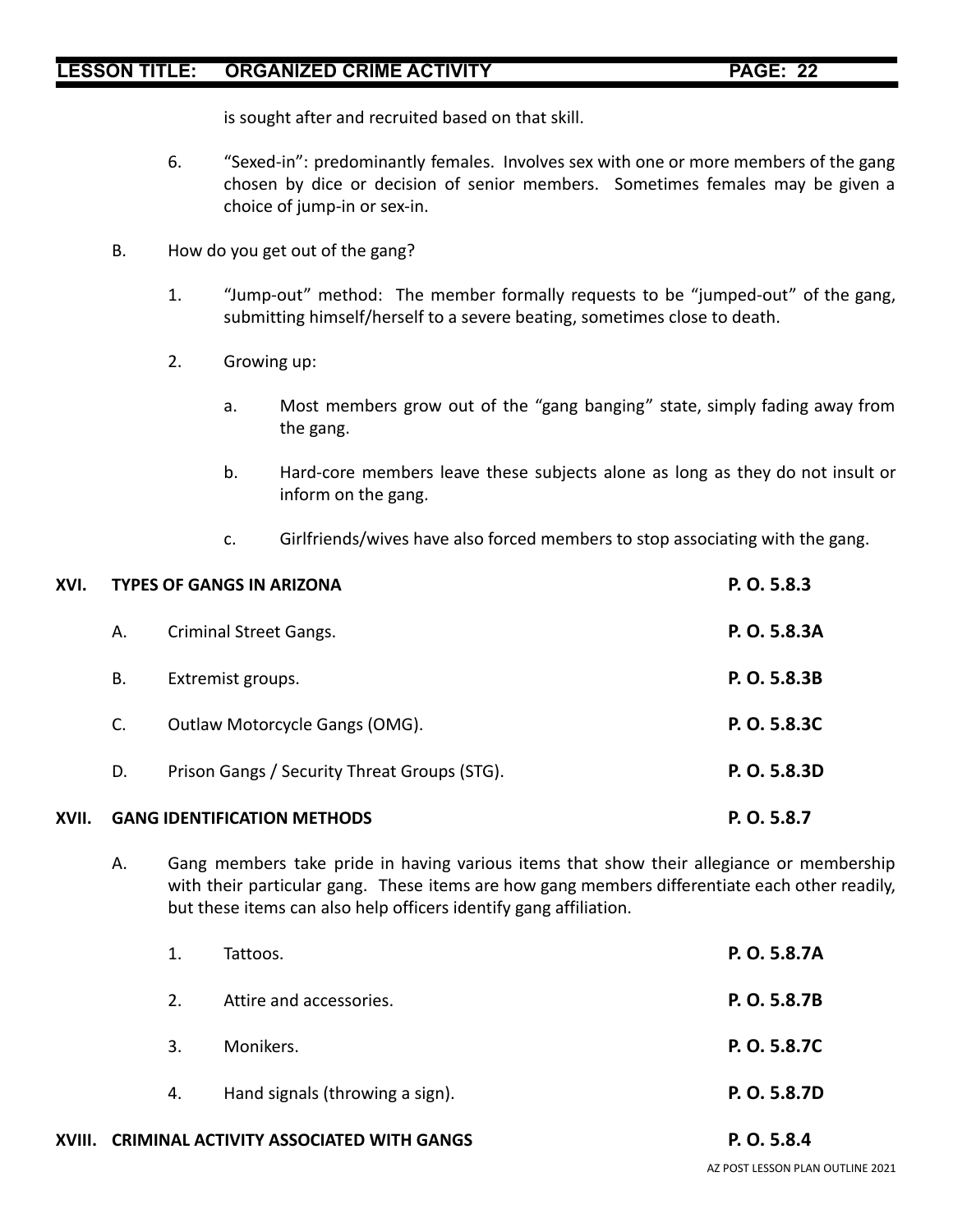- A. Criminal Street/ethnic drug trafficking, vandalism, inter-gang violence, murder for hire, stolen property, assaults, etc. **P. O. 5.8.4A**
- B. Extremist groups arson, vandalism, assaults, intimidation, bombings, homicides, etc.

**P. O. 5.8.4B**

- C. Outlaw Motorcycle drug trafficking, prostitution, stolen property, weapons offenses, murder for hire, intimidation, etc. **P. O. 5.8.4C**
- D. Prison drug trafficking, extortion, inter-gang violence, murder for hire, stolen property, etc.

### **P. O. 5.8.D**

- E. Number one money-maker for gangs and organized crime is drug trafficking. Number two money-maker currently is human trafficking, particularly human sex trafficking.
	- 1. Most common street drugs: Marijuana, Methamphetamine, Cocaine, and Heroin.
	- 2. Human Trafficking: Forced labor or sex through force, fraud, or coercion.

### **XIX. BLACK GANGS**

- A. History:
	- 1. Black gangs are not a unique phenomenon.
		- a. New York, Chicago, Philadelphia and Los Angeles have had black gangs since the 1920's.
		- b. These gangs largely went unnoticed by the general public because their activity was centered in black areas.
	- 2. In the early 1970's, a gang in west Los Angeles began calling themselves the "Crips," named after the movie "Tales of the Krypt," the members bragged that they took the name because they crippled their victims. This is one variation of the story behind the "Crip" name. There are several.
		- a. Their activity consisted of petty extortions, strong-armed thefts of leather jackets and the beating of potential members.
		- b. This violence led to a number of the victims forming their own gangs for protection against the Crips.
		- c. These gangs were made up of neighborhood groups and they soon followed in the pattern of street gang violence.
	- 3. By the mid-1970's, the Crips built a strong reputation and became the strongest force in the black gangs.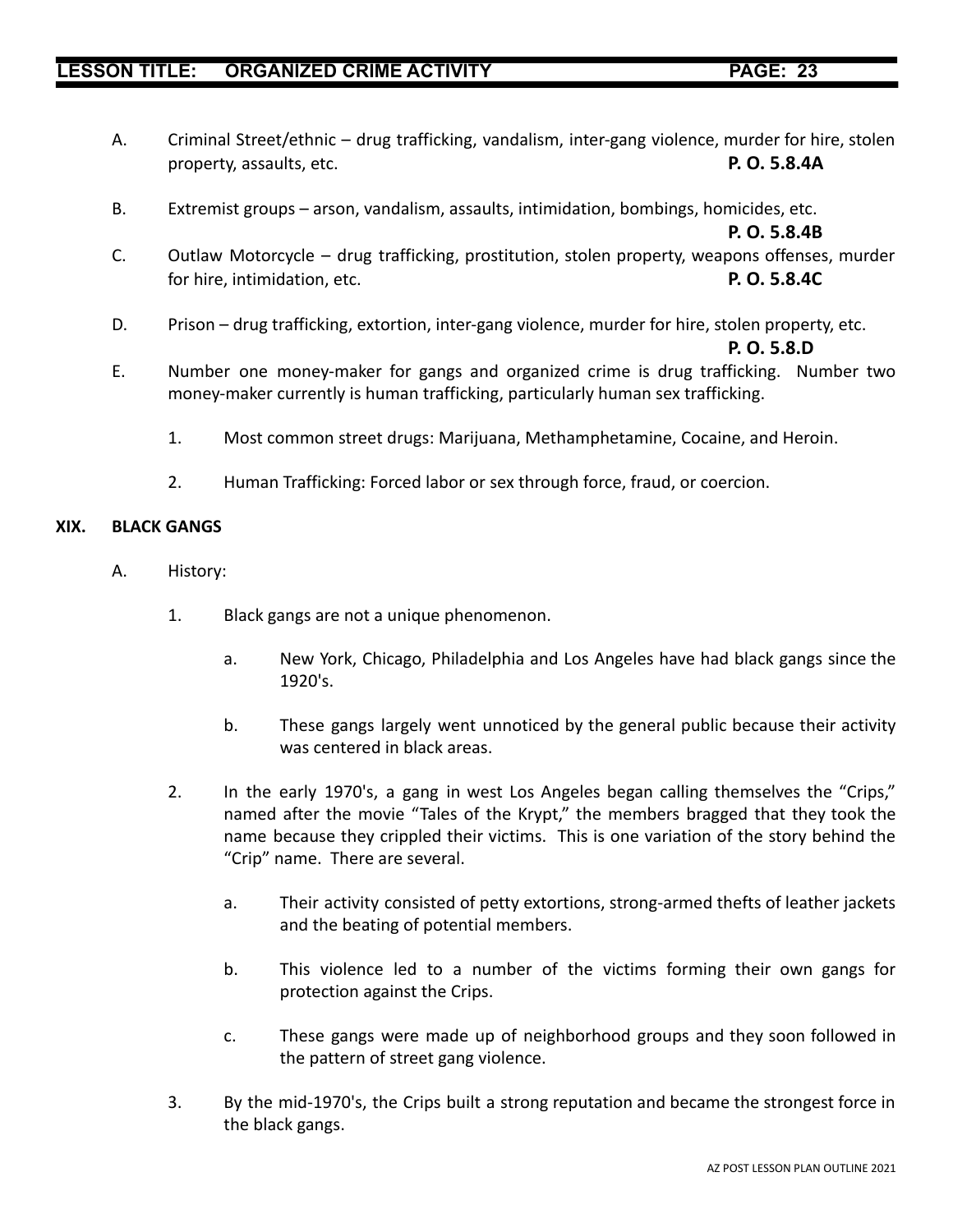- a. This prompted some of the other gangs to rename themselves, incorporating the word "Crips."
	- i. From "Main Street" to "Main Street Crips."
	- ii. From "The Kitchen" to "The Kitchen Crips."
- b. Although these gangs adopted the "Crips" name, they maintained the same leaders and members.
- 4. At the same time the Crip gangs were forming, gangs in Compton were forming named "Pirus" and "Brims". These names represented the respective streets where they were located, but they were essentially allies in similar organizations. Pirus on Piru street and Brims on Brim street.
	- a. These gangs were a major influence in the polarization of gangs in the Los Angeles area.
	- b. The polarization was Crip gangs versus non-Crip gangs or "Blood" gangs. Although some sets of Pirus and Brims may still claim that name, they are generally considered bloods or allies to blood sets.
- B. Local history:
	- 1. Pre-1985.
		- a. While large cities have always had their share of criminally-active black youth, several gangs had been identified by 1980, which were influenced by the Crip gangs that had originated in California.
		- b. These factions took names from confirmed gangs in the Los Angeles area (e.g., 7-4, Hoovers, Corner Pocket Crips and others). The first known Crip set in Phoenix according to long-standing gang members was "Grape street Crips", originally from California.
		- c. Devised names of their own (e.g., Westside City Crips, BWG and CC Live).
	- 2. These gangs were youths between 13 and 17 years old with their main criminal activity consisting of assaults and property-related crimes.
	- 3. The peak of black gang activity was reached in 1980 when three (3) homicides occurred involving black gang members.
	- 4. By 1985, the Crip gangs had faded away with no evidence of continued gang growth.
		- a. One hundred and fifty (150) black gang members have been identified during this period.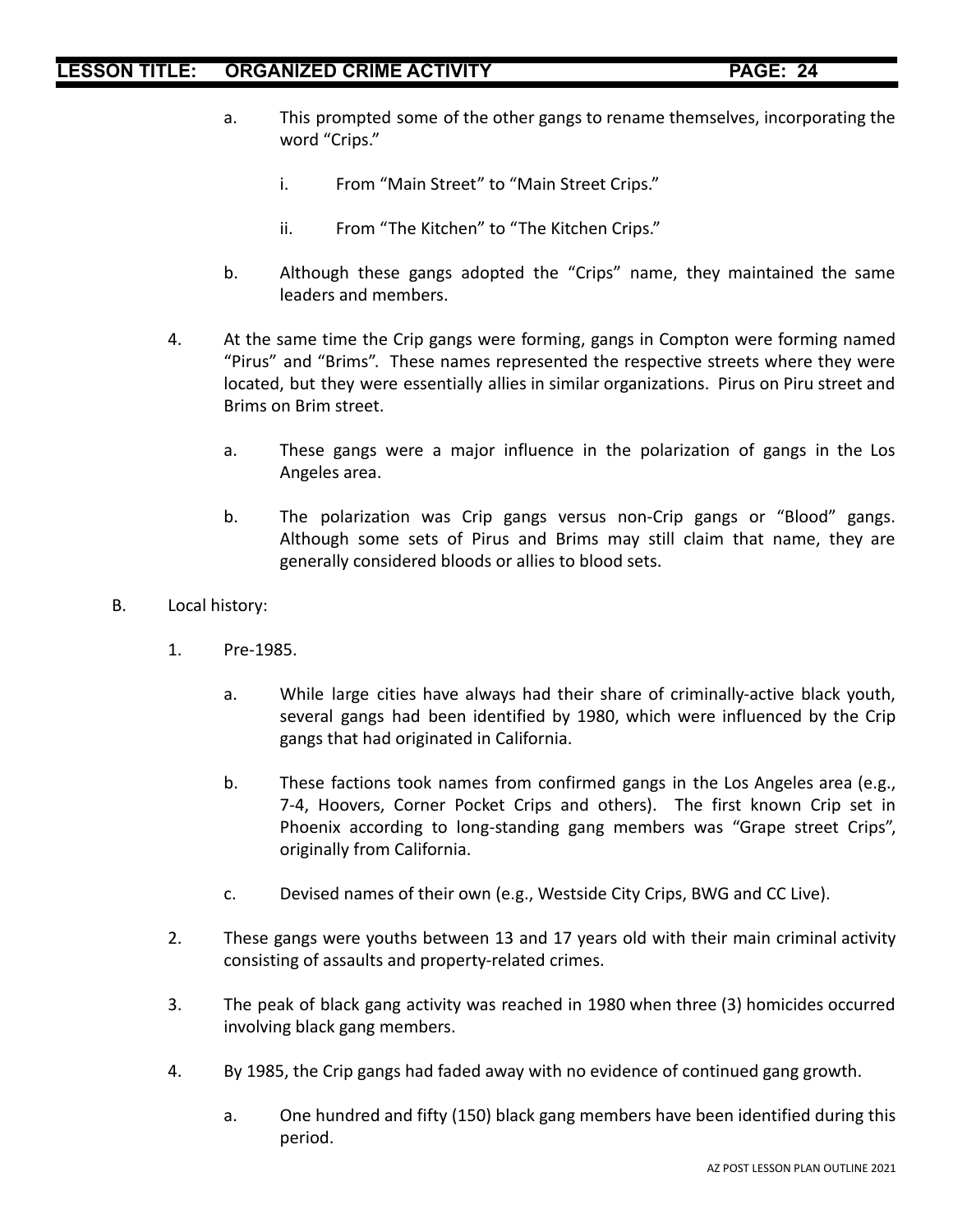- b. In a study completed in May 1986, only 17 of these members were still confirmed as members or associates of their respective gangs.
- 5. Post-1985.
	- a. During the last quarter of 1985, Sky Harbor Walking Beats began receiving information of, and conducting investigation into, black narcotics dealers from California.
		- i. These subjects would not claim Crip gang affiliation to the officers; but
		- ii. Numerous informants advised these officers that these subjects were Crip gang members and that they were using strong-arm extortion techniques in establishing their "rock" cocaine business.
	- b. In October of 1986, the Street Gang Enforcement Unit assigned two (2) detectives to gather and disseminate intelligence on black gang activity. (Phoenix PD)
		- i. These detectives were able to confirm 135 subjects as Crip or Blood gang members in Arizona from California.
		- ii. These subjects were 20 years old or older with their main activity being the sale of "rock" cocaine.
		- iii. There seems to be no interest in recruiting local blacks into the gangs, just using locals as the "hand-to-hand" dealers or to transport their cocaine.
		- iv. The detectives identified 107 subjects as Crip or Blood associates.
	- c. With the influence of Crip or Blood gangs in all inner-city areas, there has been an increase in "Want-to-be Crips/Bloods" in the high schools.
	- d. These factions again identify with a gang from California or devise names of their own.
- 6. Current, long-standing members of street gangs admit that when the movie "Colors" was released in 1988 the street gang lifestyle became a mainstream, popular culture phenomenon and the street gang population exploded.
- C. Primary motivators.
	- 1. Black gangs are similar to Hispanic gangs in that they are part of the social process that centers around a neighborhood or ghetto/barrio.
	- 2. Black gangs are not as "turf" oriented or loyal to a rank or rank structure.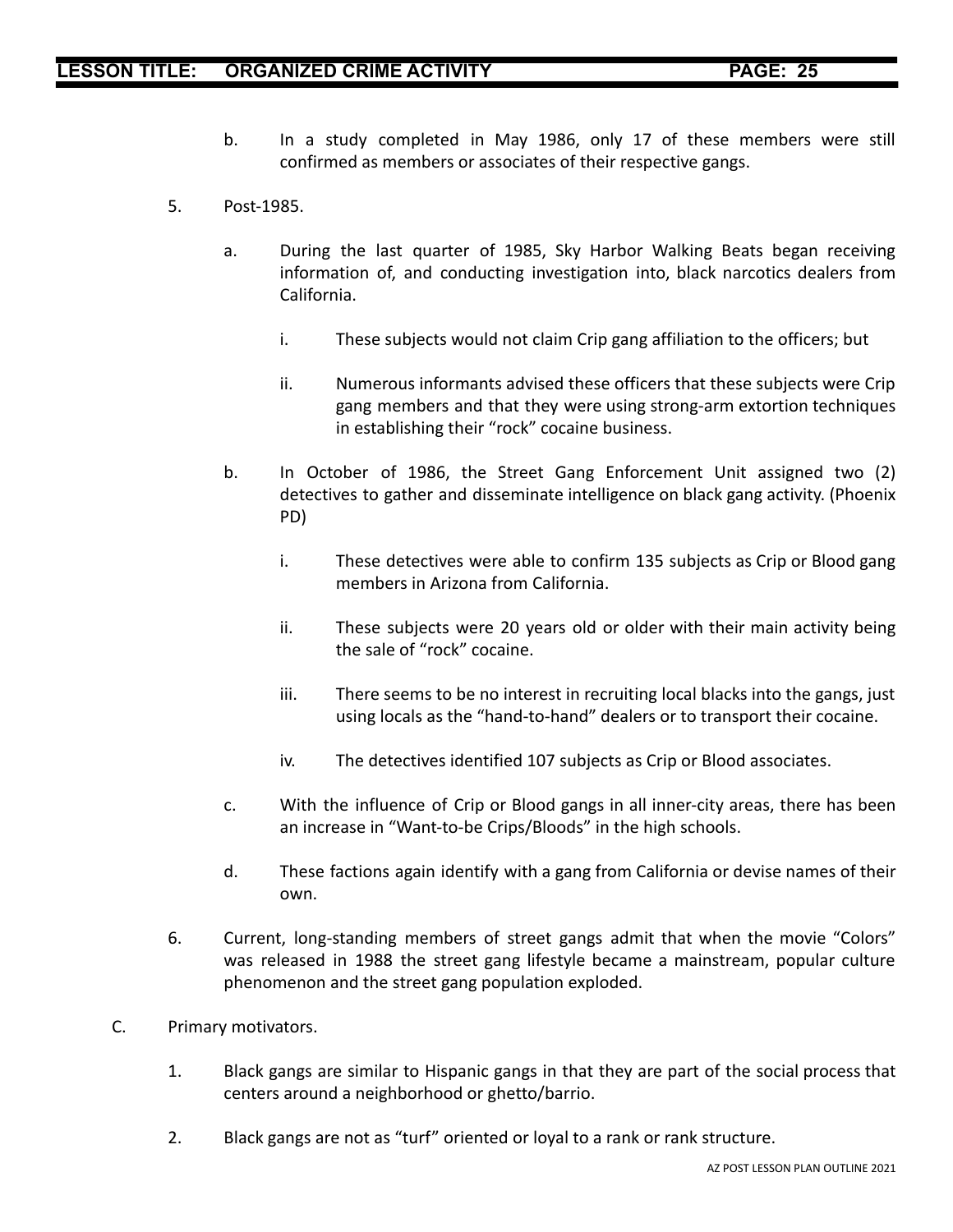- a. If a member moves, he/she will join the gang which exists in the new location.
- b. Members are loyal to other members within the gang, rather than the gang as a unit.

c. Black gangs do not have a well-developed or defined structure/chain of command.

- 3. The primary motivation for black gang members is to make money through narcotic sales, property crimes, prostitution or gambling.
- 4. With the amounts of money generated in the narcotics business, police departments have a big obstacle in getting people to cooperate with the investigations.
	- a. Offering an informant \$50 for information when they can make \$500 for just transporting or in "hand-to-hand" sales is sometimes ineffective.
	- b. The greatest success has been through getting dealers to turn in their competition.
- D. Dress and appearance.
	- 1. Ask the class what a black gang member looks like. Solicit the difference between Crip and Blood members.
	- 2. Crip characteristics:
		- a. Clothing color blue.
		- b. Greetings: "Cuz," "Hey, Cuz" or "Say Cuz." "Loc" or "Locc" (pronounced "lowk")
		- c. Blood members are called "Blobs" or "Slob."
		- d. When writing, all "B's" are crossed out.
		- e. Instead of saying the word "be," they say "c" "What "c" happening?" instead of "What be happening?"
	- 3. Blood characteristics:
		- a. Clothing color red.
		- b. Greetings: "Blood," "Hey, Blood" or "Say, Blood."
		- c. Crip members are called "Crabs."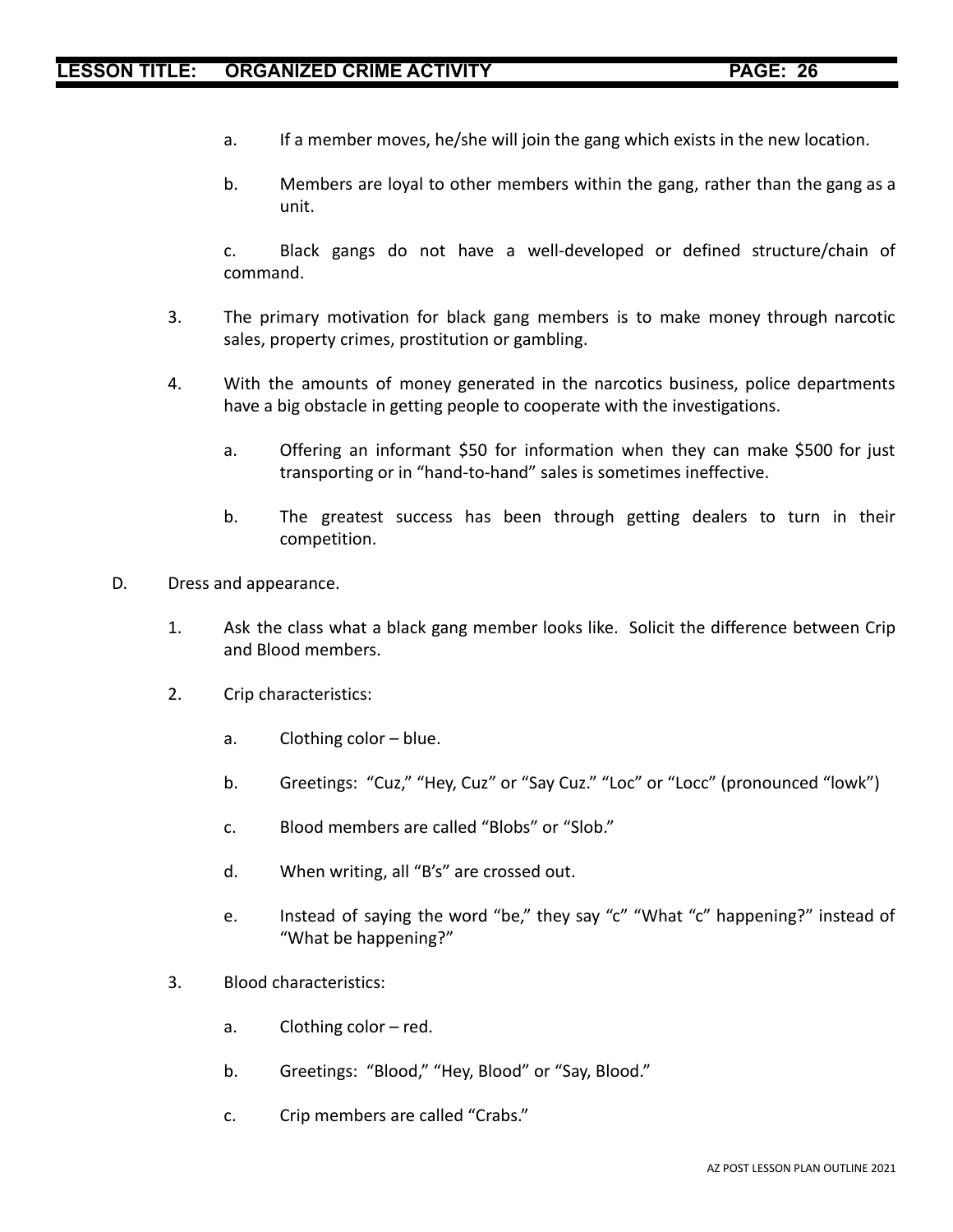- d. When writing, all letter "C's" are crossed out and replaced with the letter "K."
- 4. Types of dress:
	- a. Bandanas or "rags" are blue or red in color depending on the gang.
	- b. Sport clothing sweat suits, warm-up suits, team jackets, etc. They will try to adhere to their color-aligning schemes, red or blue.
		- i. Crips L.A. Raiders/Lakers, Dodgers, Dallas Cowboys or any team with the color blue.
		- ii. Bloods San Francisco 49'ers, Cincinnati Reds or any team with the color red.
	- c. Jewelry lots of gold jewelry, chains or rings. Look like "Mr. T" or "Cool J." The jewelry may match their moniker.
- E. Communication.
	- 1. Graffiti similar to Hispanic gangs with minor differences.
		- a. The initials "O.G." mean Original Gangster.
		- b. The letters "b" or "c" are crossed out, depending on the gang.
		- c. Black gang graffiti often lacks flair and attention to detail.
		- d. Infrequently contains profanity or expressions of individual power.
		- e. Uses criminal codes/statutes to express their violent potential. (Example: "187" is the criminal penal code for murder in California.)
	- 2. Hand signs: Again, similar to Hispanic gangs, but more complex.
	- 3. Monikers:
		- a. The black gang member tends to give himself/herself his/her nickname or street name.
		- b. Use street names to identify a gang member's psychological perspective of himself/herself, or sometimes with his/her physical resemblance to something.
	- 4. The term "dog," "bone" and "loc" (which is short for loco) are common endings attached to gang members' names.
	- 5. Examples: C-bone, T-loc, Dre-dog, killer Wayne, snake and big Mike.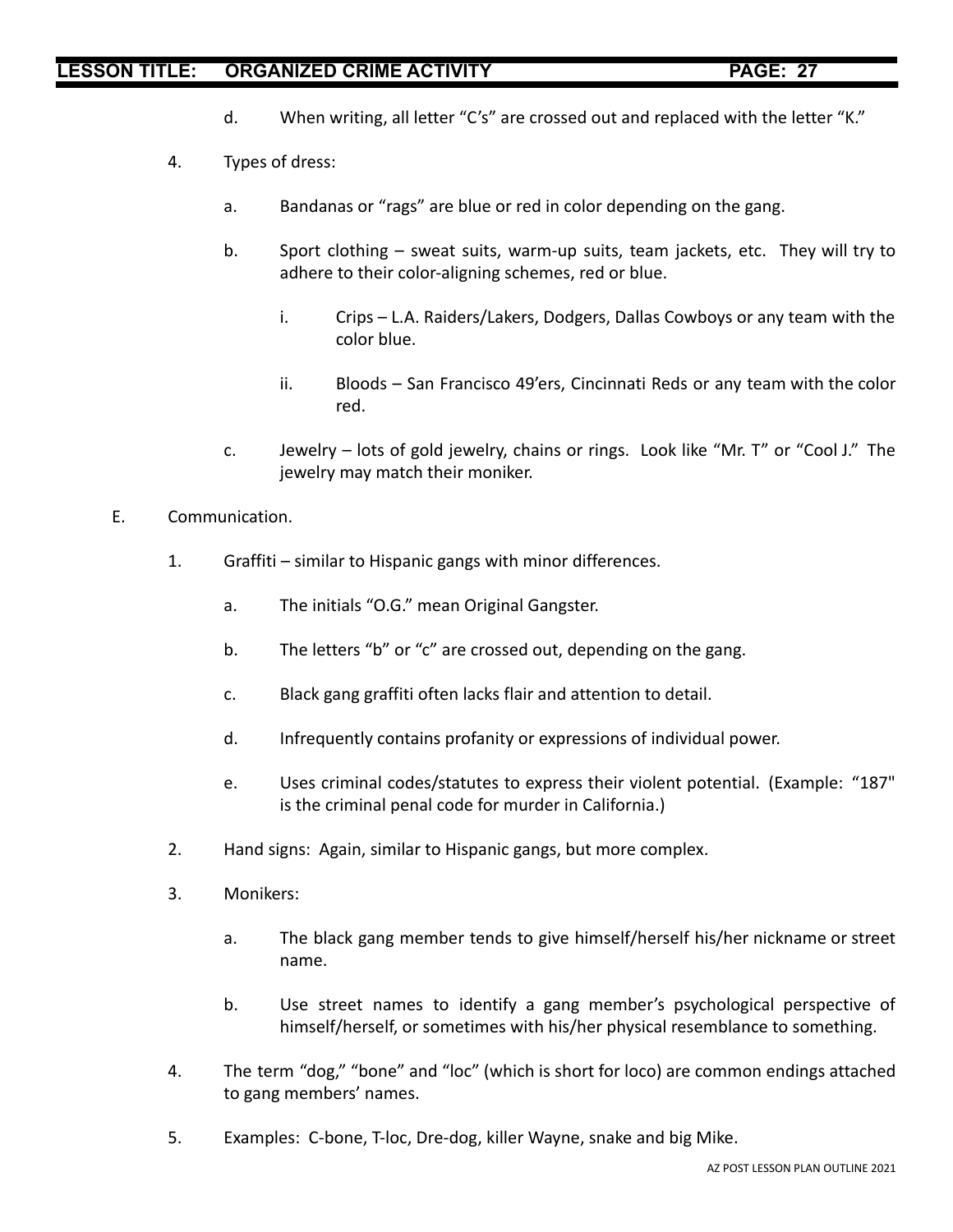- a. Tattoos: Gang name, street name, etc.
- b. Music: Mostly rap music.

### **XX. HISPANIC GANGS**

- A. Local history:
	- 1. The southwest United States was explored and settled long before the east by Spanish explorers.
	- 2. History is studied from east to west, not south to north.
	- 3. Between 1910 and 1925, there was a great influx of immigrants from Mexico due to revolutions and political instability.
	- 4. One million (1,000,000,000) cross the southern borders annually.
	- 5. People tend to live in and around other people with whom they are comfortable, regardless of race or nationality.
	- 6. Hispanics born in America do not get along with Hispanics from Mexico.
	- 7. The first "gangs" were formed in the early 1900's in the Los Angeles area with names like Dogtown, White Fence or Bunker Hill.
	- 8. Gangs began appearing in the Phoenix area in the 1940's with names like La Doce (12th Street), La Nueva (9th Street) or by city, such as Tolleson Chicanos. LCM, LVL, and Duppa Villa are generally considered the oldest existing Hispanic gangs in Phoenix.
	- 9. Discuss with the class the response of the instructor's agency to their local gang problem.
- B. Primary motivators.
	- 1. Unlike black gangs, the Hispanic gang obtains its identity through the barrio/neighborhood and its history.
		- a. By naming the gang after the neighborhood, street/avenue or geographical landmark, they have created an identity they feel is worth fighting for and defending.
		- b. Foremost in each member's mind is the belief that the "gang" is more important than the individual member.
		- c. This philosophy contributes to the perpetuation of gang activity even though the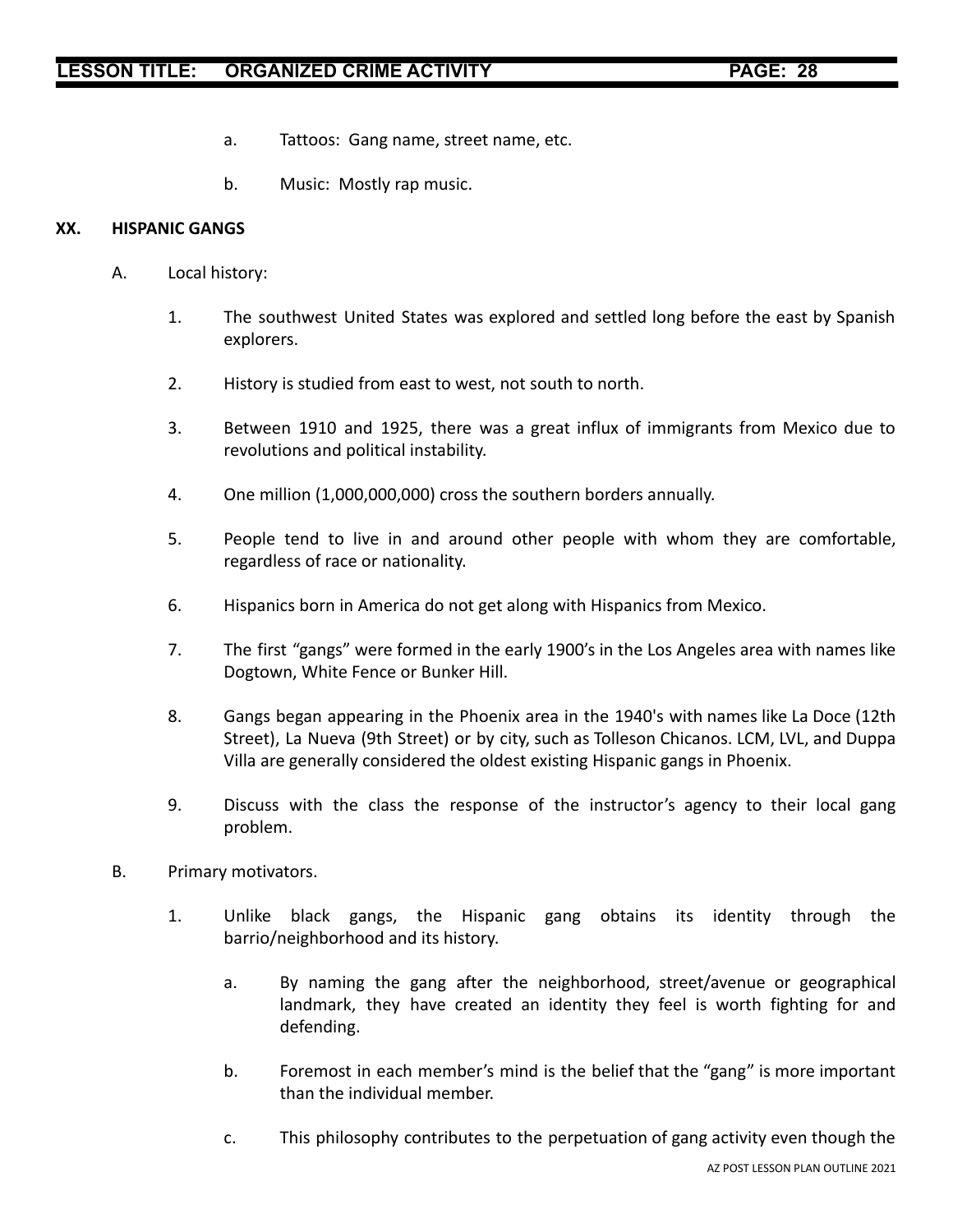gang area no longer exists (e.g., Golden Gate, Los Cuatro Milpas and Los Grifos).

- 2. The second most powerful influence is the family name or honor.
	- a. A gang member's parents and uncles are often former or "veterano" members and often the young members' role models.
	- b. This is one (1) reason why a Hispanic member will not cooperate with the police, feeling it is an insult to the family name.
- 3. The final influence we will discuss is the personal pride a member feels for himself/herself, otherwise known as "machismo."
- C. Gang structure.
	- 1. As discussed earlier, one (1) of the identifying characteristics of a gang was the group organization with functional role divisions and chain of command.
		- a. This scientific model is not common.
			- i. President.
			- ii. Chiefs of State.
			- iii. Commissioned officers.
			- iv. Non-commissioned officers.
			- v. Enlistees.
			- vi. Recruits.
		- b. This model represents the model we see in Phoenix.
			- i. Veteranos 20 plus years.
			- ii. Grandes 18 to 19 years.
			- iii. Locos 15 to 17 years.
			- iv. Chicos 13 to 14 years.
			- v. Want-to-be's 11 to 12 years.
		- c. Younger members make up the bulk of the gang and freely admit gang involvement.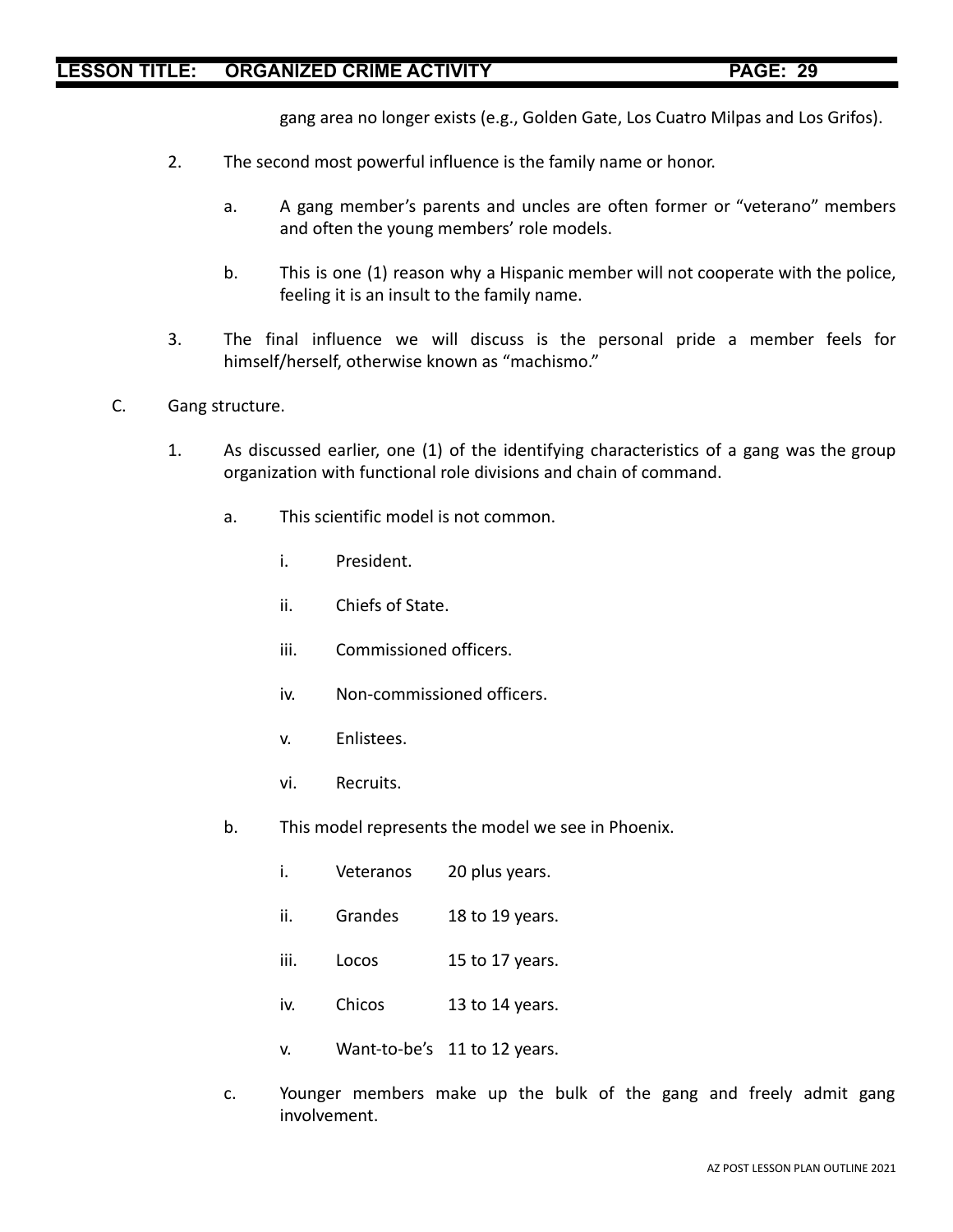- i. Easier to obtain confessions or admissions.
- ii. Not educated into the criminal justice system.
- d. As members age and mature, membership numbers decrease.
	- i. Loss of interest.
	- ii. Find positive interests. (Optional, success story from the instructor's experience)
	- iii. Girlfriend or wife influences.
	- iv. Girlfriend or wife influences.
- e. Older, hard-core members become the role models.
	- i. They have become well versed on criminal and court proceedings.
	- ii. They no longer will admit to gang affiliations or confess to criminal matters.
	- iii. As role models, they will teach younger members how to act around the police, in court or around rival gang members.
- 2. Clique identities.
	- a. When a subject is accepted into the gang, he/she is usually brought in through a "clique."
		- i. They will determine the criminal activity and violence level.
		- ii. They will determine how to react to another gang's attacks.
		- iii. Quick retaliation or let the police identify the suspects, then retaliate.
	- b. Each "veterano" is part of the loosely-knit leadership committee.
- D. Dress and appearance.
	- 1. Ask the class what a Hispanic gang member looks like. Solicit the class's stereotypical description.
		- a. Remind the class that the way a person dresses or looks is not a fail proof method of identifying gang members.
		- b. Being able to observe and recognize these characteristics should be used as a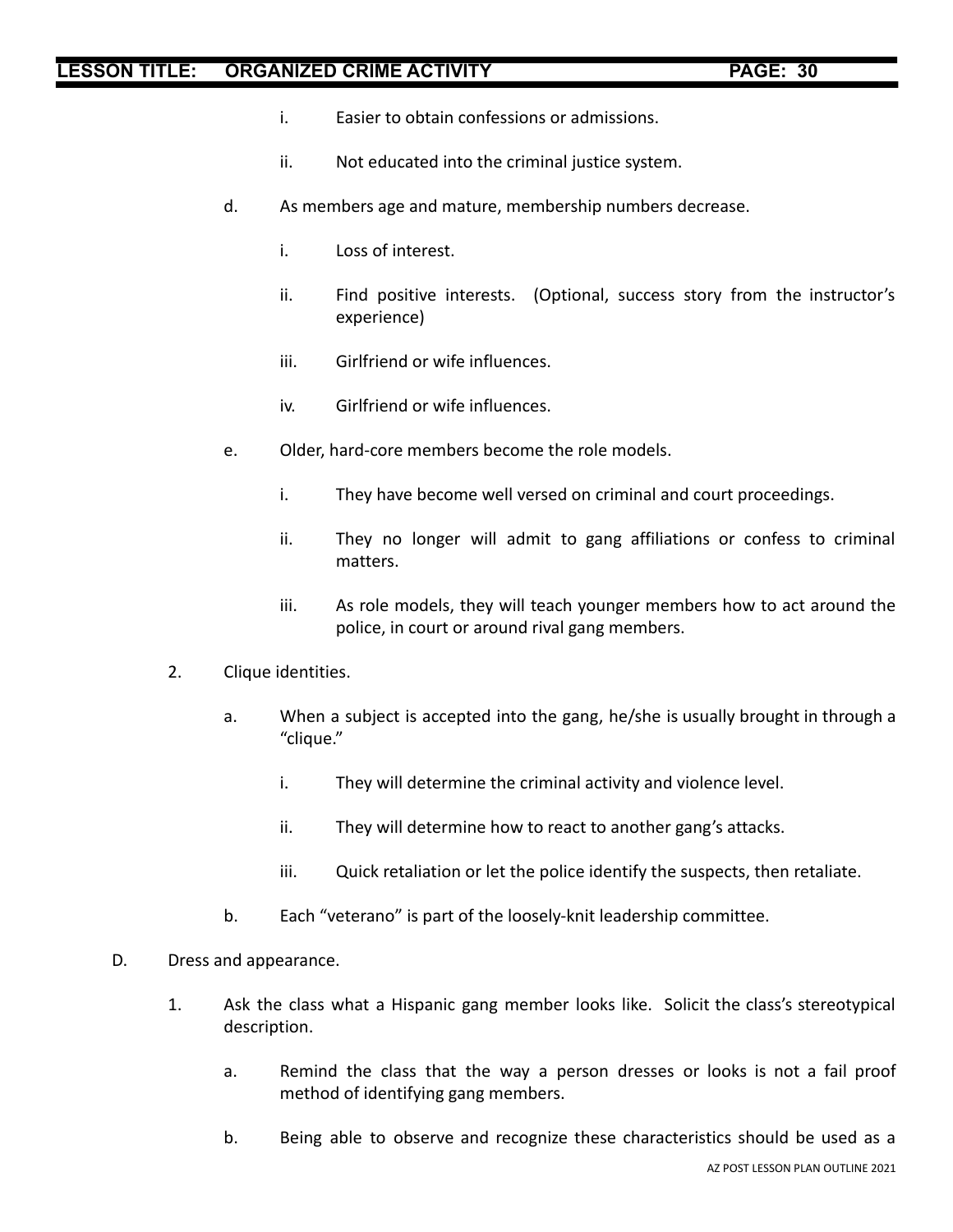tool for further investigations.

- c. One (1) important characteristic to remember is, while modern styles or fads come and go, the Hispanic gang members' dress and appearance will be conservative or old fashioned.
- 2. Types of dress:
	- a. "Zoot suit" a style of dress emphasizing loose fitting and baggy suits.
		- i. Subjects who wore this type of clothing were known as "Pachucos."
	- b. "Cholo" dress a style of dress utilizing Pachuco and prison influenced characteristics.
	- i. Subjects who wore this type of clothing were obviously called "Cholos."
- 3. Clothing characteristics.
	- a. Traditional Hispanic gangs often wore Zoot Suits during special engagements, dances etc.. Pendleton shirts, khakis, etc.. Traditional gang members often showed very little skin. This is no longer the trend and Hispanic gang members can be found wearing a variety of clothing styles.
	- b. Baggie pants, jeans, polo shirts, button up shirts, T-shirts, jerseys, etc… are all common clothing for gang members.
	- c. Bandannas were often neatly folded and pressed and were regarded as a flag and treated with similar reverence. Now these "flags" are often stuffed into pockets to avoid detection, if worn or possessed at all.
	- d. Shoes can be of any type, often athletic style or "Chuck T's" Converse, but the type of shoe is often of less consequence than the color or even just the color of laces.
- 4. Tattoos.
	- a. Culture-influenced tattoos are those tattoos which show a relationship to a culture rather than to a gang.
	- b. Teardrop under eye.
		- i. Originally meant for a person who had served a year in the California Youth Authority.
		- ii. Then, just serving time in any facility.
		- iii. Some subjects claimed the teardrop was for killing a rival gang member or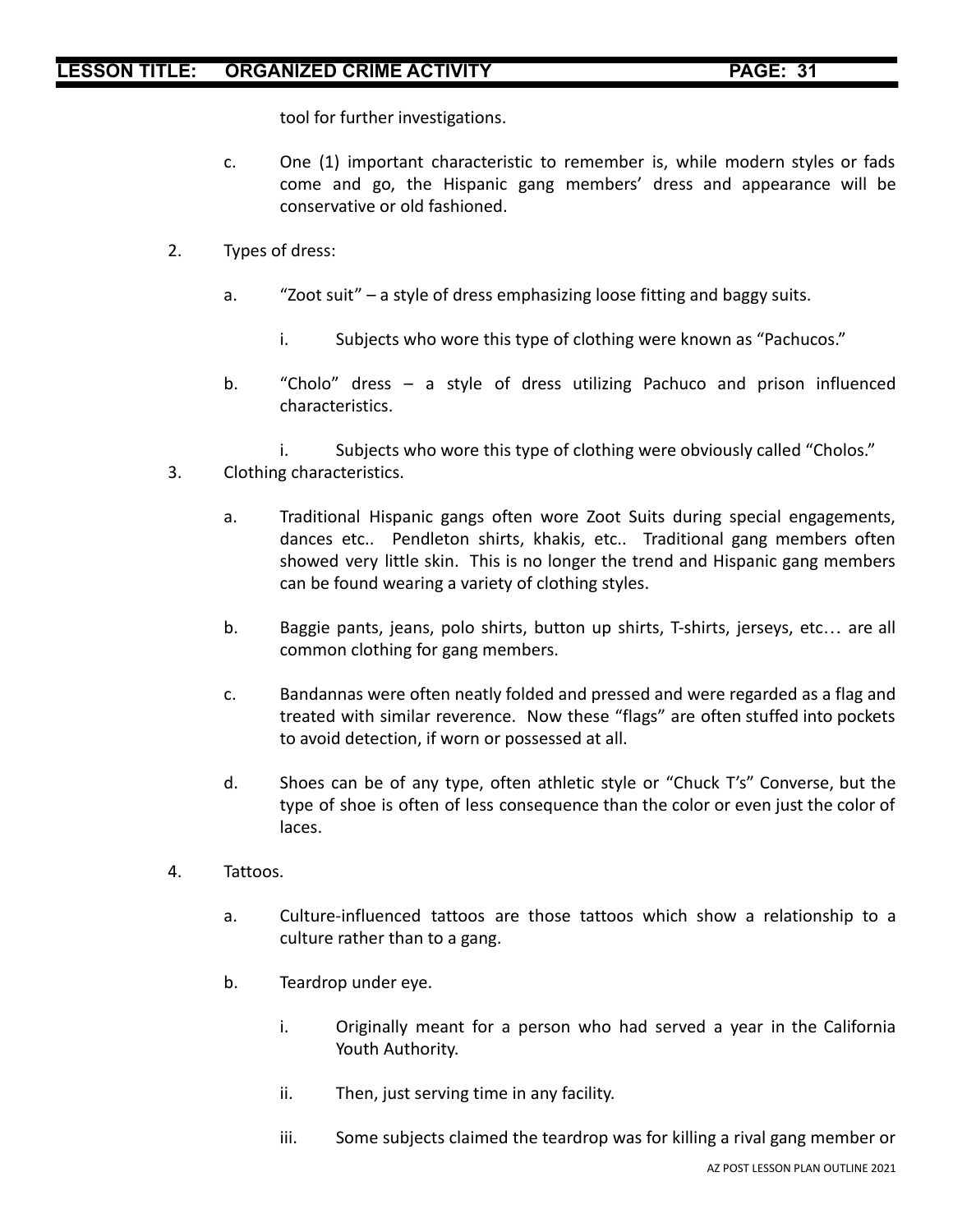police officer.

- iv. Still others showed their grief for dead friends by wearing this tattoo.
- v. Now anyone can have one applied.
- c. Pachuco cross.
	- i. A cross tattoo between thumb and forefinger, sometimes with three (3) small lines above the cross.
	- ii. Pachuco is a city in Mexico, south of the Texas border, where there was an uprising against "Anglo" d. ranch workers who were exerting their influence in the town.
	- iii. Several subjects from Pachuco were sent to the Texas State Prison and they identified themselves by this cross.
	- iv. The symbol was adopted by the "Texas Syndicate" and the Hispanic prison gang.
	- v. Some subjects state that it is a religious symbol with the cross and three (3) lines representing the "Father, Son and Holy Spirit."
- e. Religious symbols.
	- i. A picture of Jesus Christ, the Virgin Mary, a cross or a patron saint.
	- ii. Located on various places throughout the body, especially the back and forearms.
	- iii. These subjects believe they are somehow safe or protected by wearing these tattoos.
- 5. Gang-influenced tattoos are those tattoos which show a relationship to an ideology or belief that the gang culture supports.
- 6. Teardrop under eye as explained earlier.
	- a. The numbers "13' and "14" show affiliation to either a California or Arizona prison gang.
		- i. The 13th letter in the alphabet "M," which could represent the California prison gang of the Mexican Mafia or the Arizona prison gang of the same name.
		- ii. The 14th letter in the alphabet is "N," which could represent the AZ POST LESSON PLAN OUTLINE 2021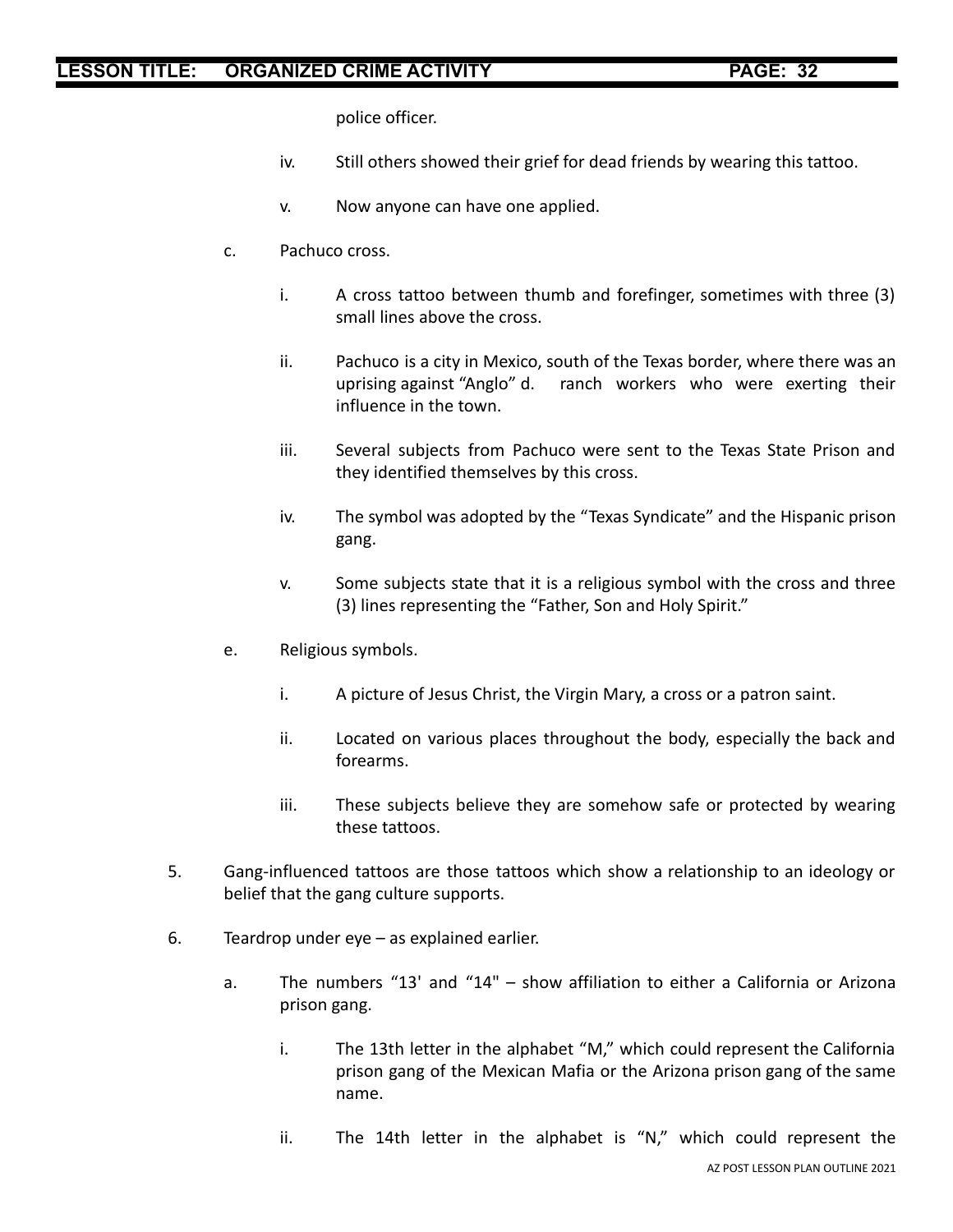California prison gang of Nuestra Familia or the affiliation to Northern California (Norte).

- b. The number "13" can also show a preference for marijuana.
- c. The gang "placa" will often be tattooed some place on the member's body. (This will be discussed with graffiti.)
- d. The member's nickname will also be shown or illustrated. (A spider illustrated instead of being written out.)
- e. The member's reputation may also be shown through a tattoo. (A figure with a weapon shows that person will/may use firearms.)
- f. Three (3) dots tattooed on the wrist bone or fingers represent the phrase "Mi vida loca," which means "My crazy life."
- g. A smiling face tattooed next to a frowning face represents the phrase, "Smile now, cry later," or "Live for the moment."
- h. A spider web with, or without, a spider represents the feeling that the subject's life is like a spider's.
- E. Communication in gang-related graffiti. **P. O. 5.8.5**

- 1. Graffiti.
	- a. Graffiti to many may represent thoughtless vandalism or expensive juvenile pranks.
	- b. To the gang member, graffiti is the clear marking of the territorial limits and serves as a warning to others that the territory is occupied.
		- i. A person can read which gang controls the area, who belongs in the gangs and which gangs are feuding.
		- ii. Graffiti can indicate:
			- a) Gang identification. **P. O. 5.8.5A**
			- b) Nicknames of gang members. **P. O. 5.8.5B**
			- c) Impending inter-gang violence. **P. O. 5.8.5C**
			- d) Claims of responsibility for past criminal acts.

**P. O. 5.8.5D**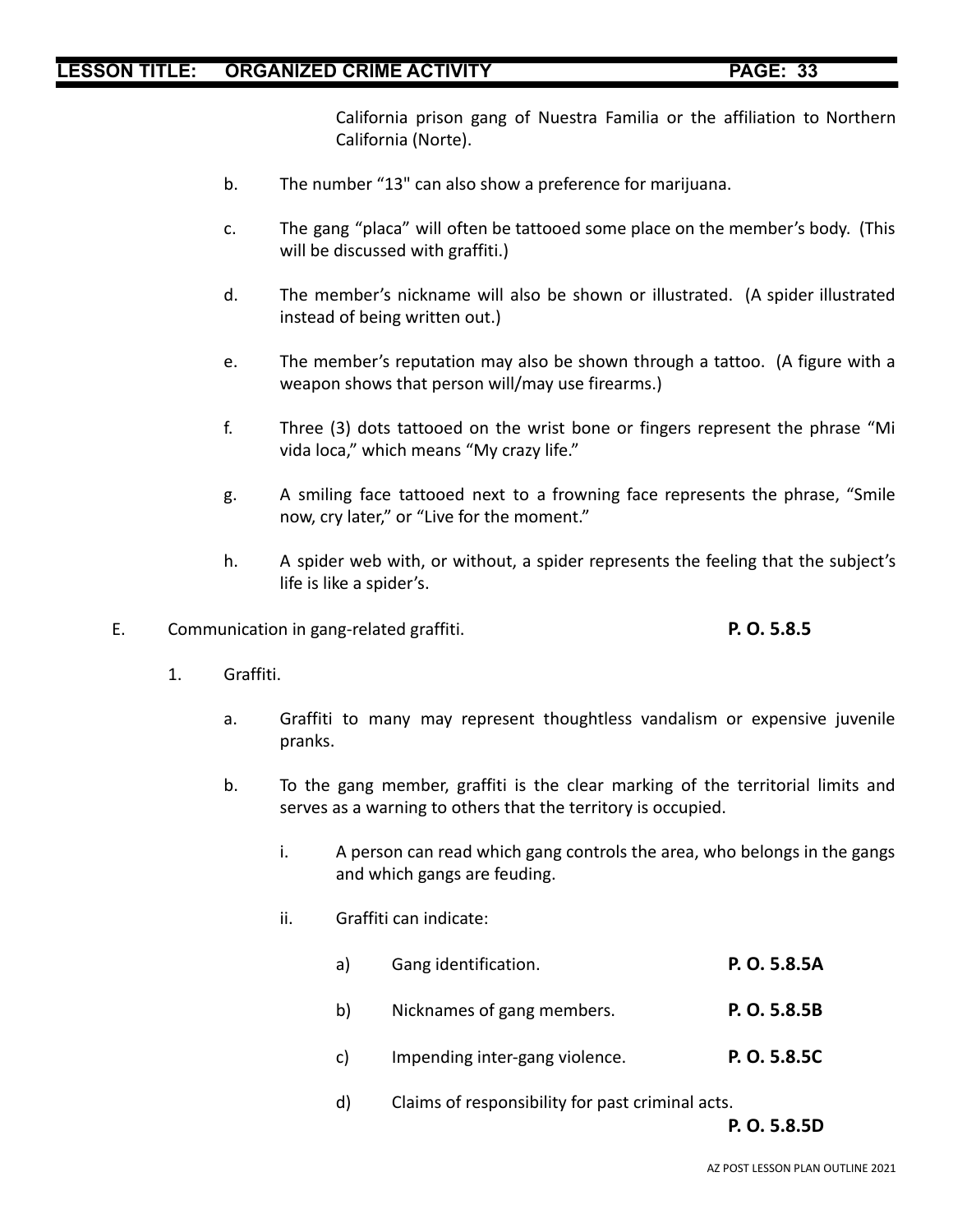e) Territorial boundaries. **P. O. 5.8.5E**

- 2. Reading graffiti.
	- a. The gang "placa" or plate" is the most basic gang identifier of which a gang will rally behind or support.
	- b. The first letter of the "place" will be a "V" or "B" which represents "varrio" or "barrio."
		- i. There is no significant difference between Varrio or Barrio. Traditionally in the Spanish alphabet the letter "V" was pronounced as a soft "b" sound. Over time this translated to an interchangeable "V" or "B" when naming the neighborhood.
	- c. The next letter or number will be the gang identifier. Important to learn the different variations.
- 3. Then, gang placa will usually be followed by the letters "L" or "L's" which means "Loco" or Locos."
- 4. This does not refer to the area range or specific clique, but as a warning that the gang is so "crazy" that it is unknown what reaction the gang will have to insults or attacks.
- 5. After completing the placa, the member will usually put their nickname and/or clique down.
	- a. It is important that the officers obtain the correct identities in relation to the nicknames.
	- b. A study of the California prison system showed that 99% of their prison gang members were juvenile gang members and that they kept their same nicknames throughout the system.
- 6. Gang graffiti often contains some form of disrespect to rival gangs.
	- a. Crossing out.
	- b. Derogatory slang.
- c. East coast influence is to turn the opposing symbol upside down or cut it in half. 7. Officers can learn which gangs are at peace with each other when their placas are on the same wall without any puto marks.
	- a. Common markings:
		- i. The numbers "13" or "14" for marijuana, Mexican Mafia, southern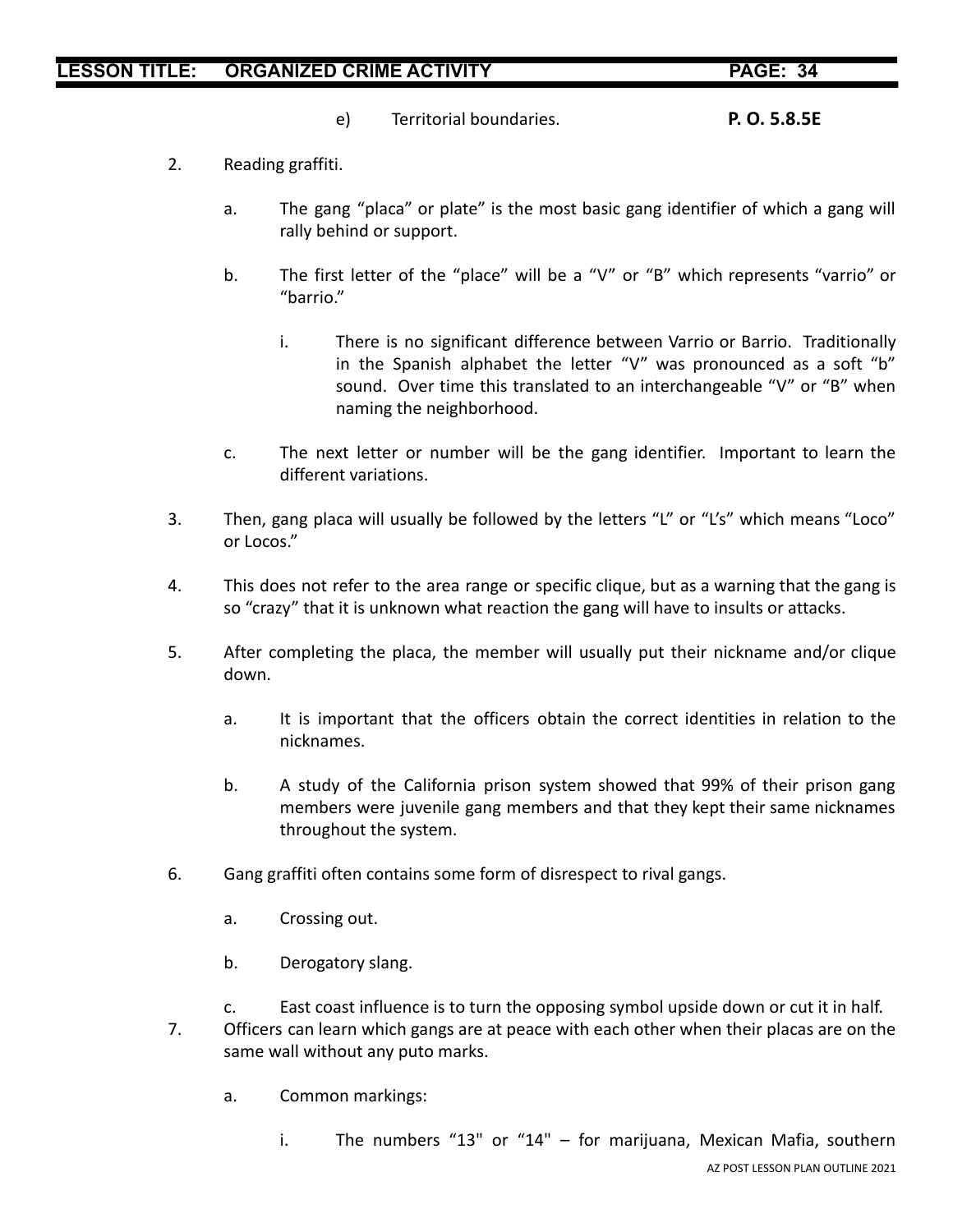California or northern California.

- ii. Rifa/rifamos showing an affiliation with marijuana and/or a statement or neighborhood control.
- iii. Somos meaning "we are."
- iv. Y que mas meaning "and what else."
- v. Puro meaning "pure" or "nothing but."
- vi. Phonetic spelling of the gang initials "ele efe" for the La Familia gang.
- b. Monikers.
- c. A Hispanic gang member obtains his/her nickname from family members, fellow gang members or friends, whereas black gang members give themselves their nicknames.
- d. Hand signs.
	- i. A form of non-verbal communication using hand signs to denote the initials of the gang or gang set.
	- ii. Used when greeting one another on the street or at gatherings.
	- iii. Each group had their own hand signs.
	- iv. By using this signal, they can show their allegiance and know their enemies.
	- e. Music.
	- i. Rap music
	- ii. Mexican music.
- f. Slang used in gangs.
	- i. Unique language.
	- ii. Key terms trigger caution! (Discuss slang terms and possible officer safety concerns)

### **XXI. MONITORING GANG ACTIVITY P. O. 5.8.6**

A. Use of informants. **P. O. 5.8.6A**